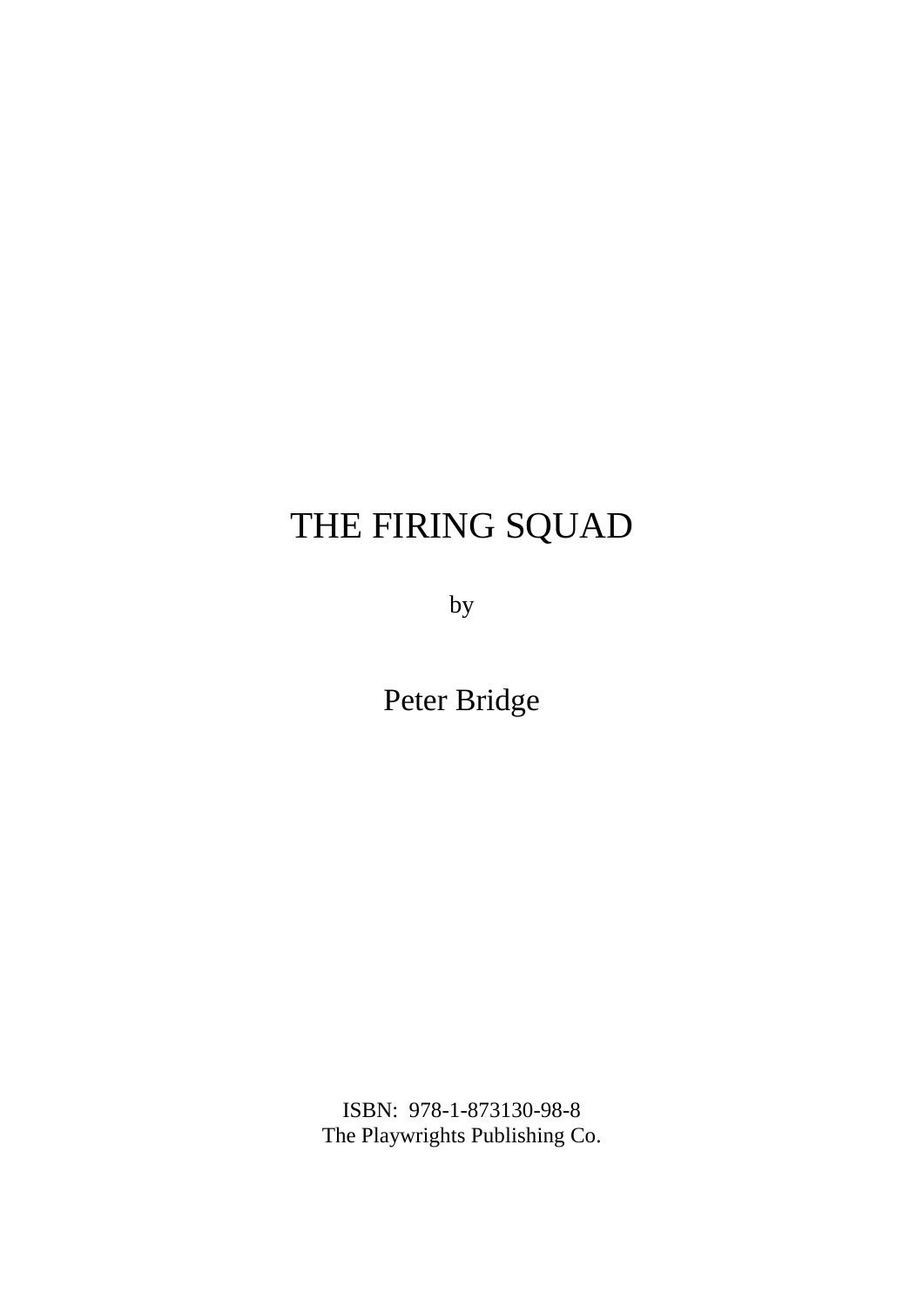Performances or readings of this play may not legally take place before an audience without a licence obtainable on application to:

> The Playwrights Publishing Co., 70 Nottingham Road, Burton Joyce, Nottingham, U.K., [44] (0)1159-313356 playwrightspublishingco@yahoo.com

To avoid possible disappointment, application should be made, preferably in writing, as early as possible, stating: -

- (i) Name and address of applicant
- (ii) Name and address of Society;

(iii) Name and address of theatre or hall where performance(s) would be held;

(iv) Times and dates of performances.

A fee will be charged for this licence which must be paid prior to the first performance otherwise the licence is automatically cancelled and the performance becomes illegal.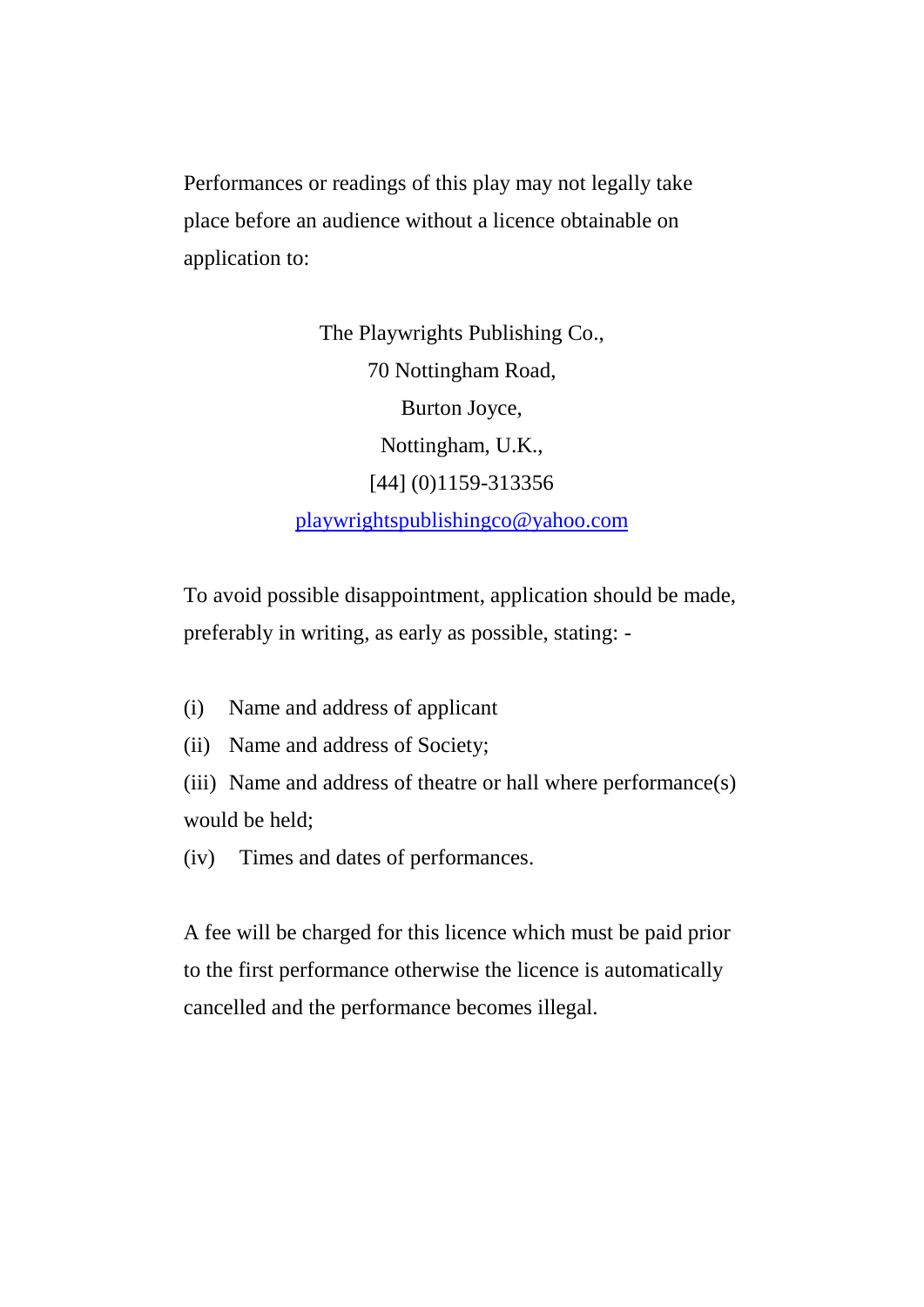## **SYNOPSIS**

There's an over-used saying, which asserts that revenge is a dish best served cold; but to delay such an act of vengeance for forty-eight years would take a considerable degree of fortitude and perseverance.

Could a wronged person still wish to attain a reprisal so long in time past the perceived unjust act against them? A man is found dead in his home. He has been shot twice, but four bullets have missed their target. There are a number of potential suspects, each holding a concealed motive for carrying out such an act of execution; and all of them being quite prepared to resort to this deadly assignment, if provoked.

But can the 'perfect murder' be accomplished and remain undetected…and, to what lengths would each assassin go, to ensure that their dreadful secret is *kept* intact.

The action takes place in a home for ex army personnel. 'Bixie' Sayers is an ex army nurse. Her late husband, John had been an army major. John's brother, Ian, had also been an army major during the First World War. Ian Sayers has few friends, having upset many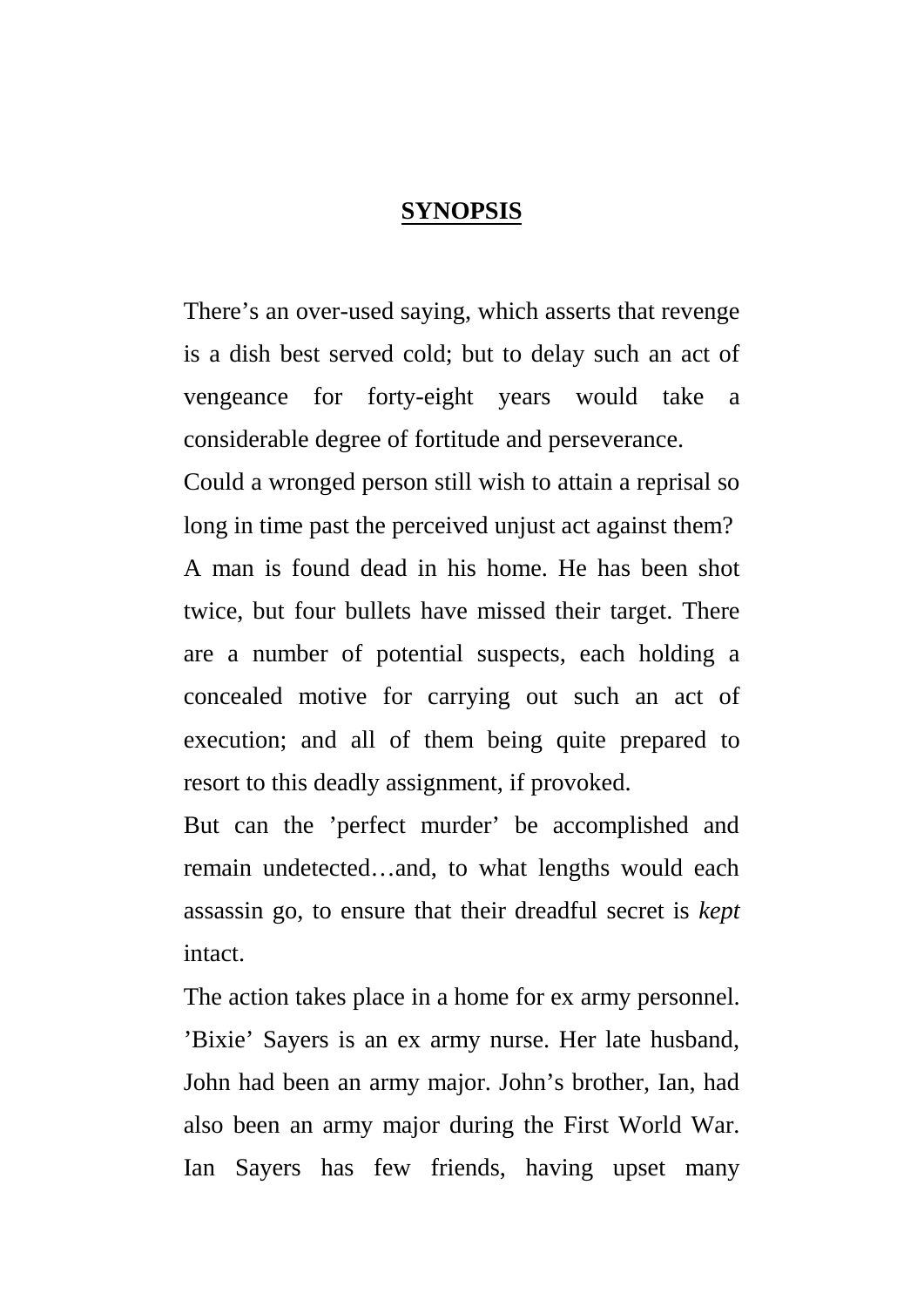individuals along the way. He now lives nearby to his sister in law, Bixie.

The finding of a dead body starts a bewildering puzzle involving many possibilities and permutations of culprits and circumstances.

## **CAST**

**Beatrix 'Bixie' Sayers**; Retired widow, living in a retirement home

> For ex service personnel. Her late husband was a major in the first world war…as was his brother, Ian Sayers. Major Ian Sayers (Bixie's brother in law) had presided over a court marshal held during the Great War…in which unbeknown to him, the victim of his adjudged and pronounced death sentence, Walter Stephenson, had been Bixie's fiancé, Bixie will be in her late sixties/ early seventies. Phlegmatic sort…acid tongued , but with a ready wit and turn of phrase.

**Kenneth 'Ken' Payne**: Bixie's nephew. He will be in his late thirties/ early forties. He lives alone, and he visits his auntie Bixie periodically. Ken is an unemployed idle sort with a proclivity to spend his small income wastefully. He visits his uncle Ian's home on the day of his uncle's death. Ken has a child-like sense of humour.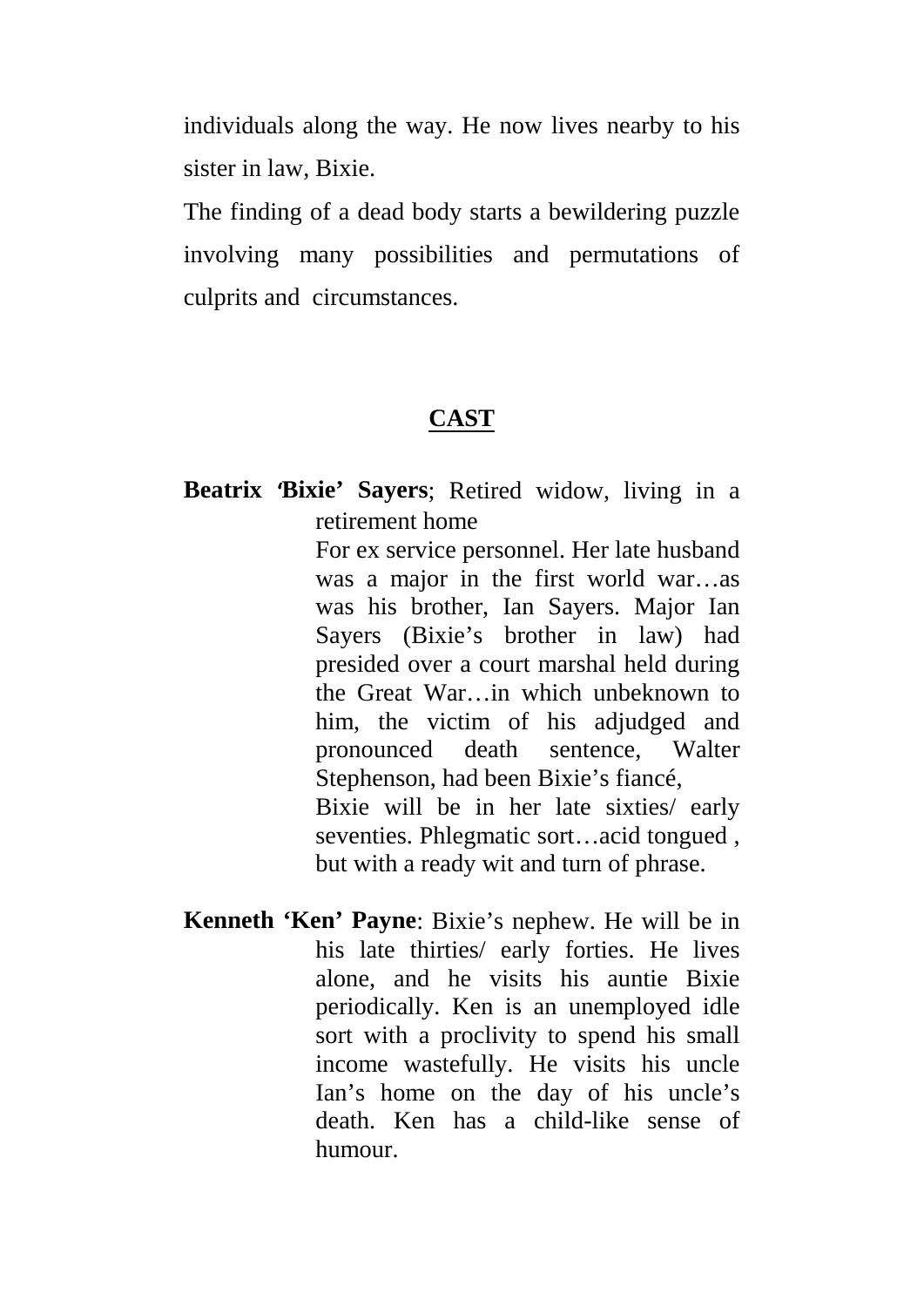- **Sylvia 'Sylv' Tanner**: She is Ken's sister…(possibly older sister…but little in it). She's been married a couple of times but now lives alone. She is a little more industrious than Ken…with a much greater sense of conscience.
- **Mrs Emelia Mehmett**: A Turkish housekeeper at the home of Major Ian Sayers. The major is found dead at his home during the absence of Mrs Mehmett who was away visiting relatives at this time. Her age is not determined…but possibly, she is in her early fifties.
- **Inspector Edge**: Stoical character…with false perception of police infallibility. Possibly in his early forties.
- **Henry Hanson**: One of the elderly residents at the Mandalay ex service personnel home. He shows obvious early stages of dementia…but he could be holding a deeply seated plan of vengeance.
- **Mildred**: Another elderly person at the retirement home. She has clearly long 'lost the plot'.
- **Enid**: Ditto Mildred. The pair seem to be firm friends.
- **Hettie**: The maid. She works at the home. She has a natural inclination to eavesdrop on private conversations within the home. Quite young… early twenties.

## THE FIRING SQUAD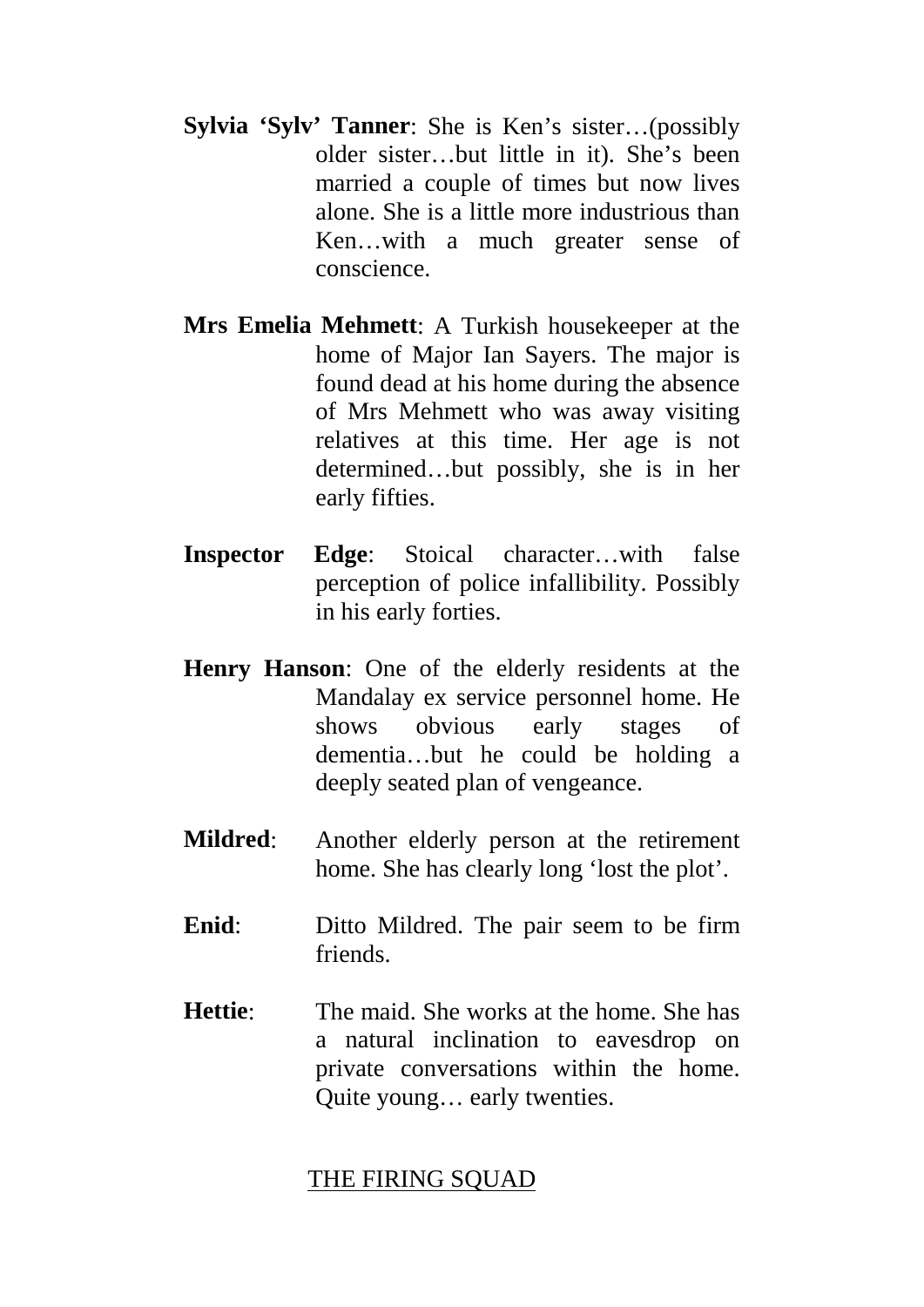Act 1.….Sunday Morning 10 am

The action takes place within 'Mandalay' an ex army retirement home in Surrey. The year is 1963. Four of the old folks there are sitting, (vegetating) in various comfy chairs; there is a vacant expression on each of their faces. They are unmoved by the radio talk…and remain asleep.

There are four comfy chairs positioned to the rear of the stage…well spaced out. In the left one is Mildred. Second left is Enid. Third left is Bixie…and on the right is Henry. One easy chair (unoccupied) is positioned to the right hand side to the front of the stage.

Announcer You have just been listening to a talk by the Reverend Sydney Roberts on the 'sins of vengeance'. I hope you all found that as interesting as I did. (No one stirs) Our Sunday Service will follow in a moment.

> (Religious music starts to fill the air…but the mood is brutally disturbed by the arrival of Ken….who has turned up at the home to visit his Aunt Bixie)

> (Ken firstly flicks off the radio switch…then, banging a pot of geraniums that he is carrying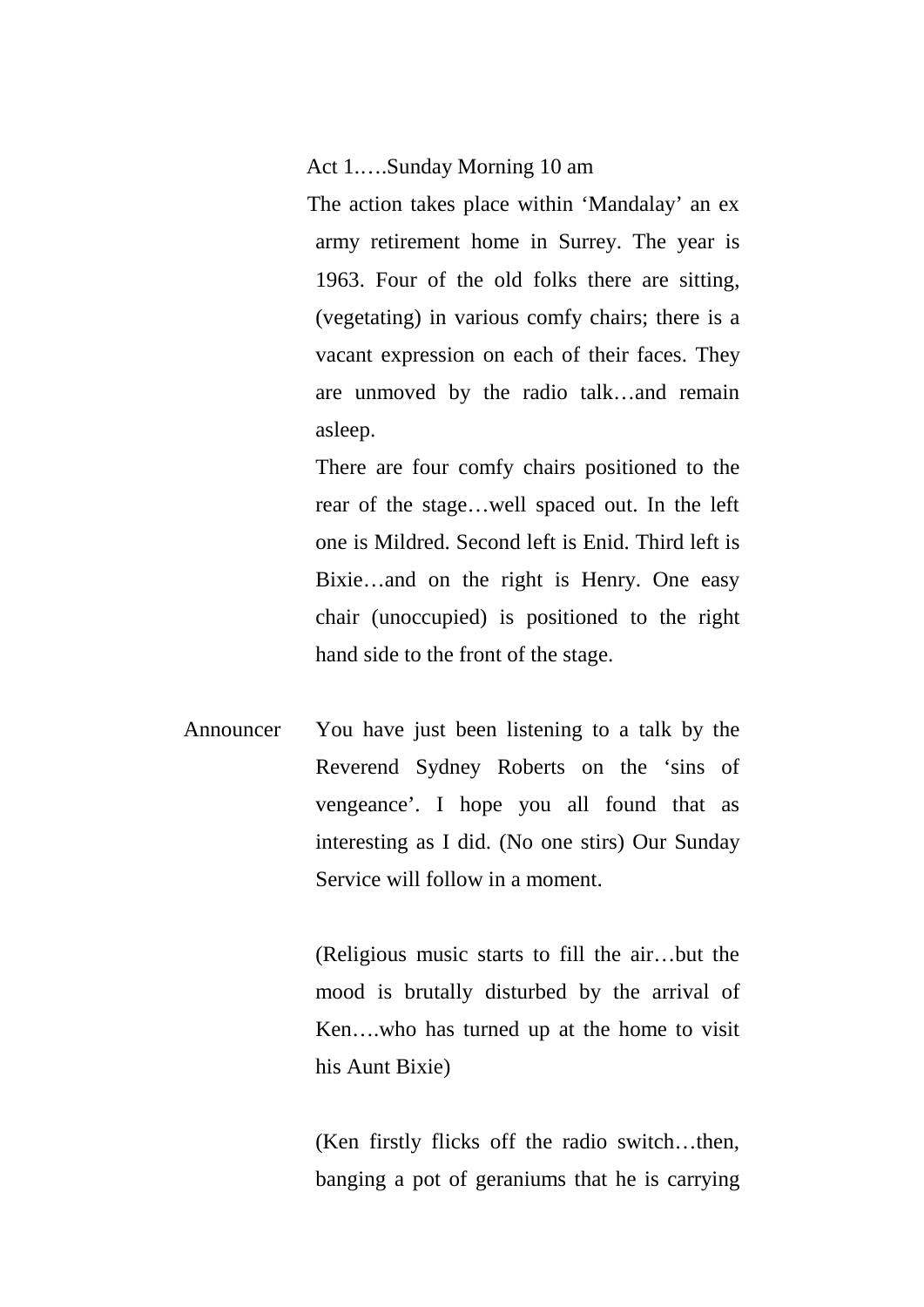with a spoon that he has picked up from a nearby table, startling the residents, Ken announces his arrival at the home.The geraniums are a present for Ken's Auntie Bixie. Ken bellows out….)

- Ken All right….Stand by your beds everyone….. Auntie….your favourite nephew's here.
- Bixie (rudely awakened and with finger to her lips) Shhh. Be quiet.

(Bixie gets up from her chair…and moves to the chair at the front of the stage and sits there)

- Ken (following her, and standing in front of the chair) What ho, auntie. How are you?
- Aunt Bixie (irked) What do you want?
- Ken I've come to see you, auntie.
- Bixie No you haven't.
- Ken (Looking around) But I don't know them lot. I've driven thirty miles to get here….through the snow…just to see you, Auntie.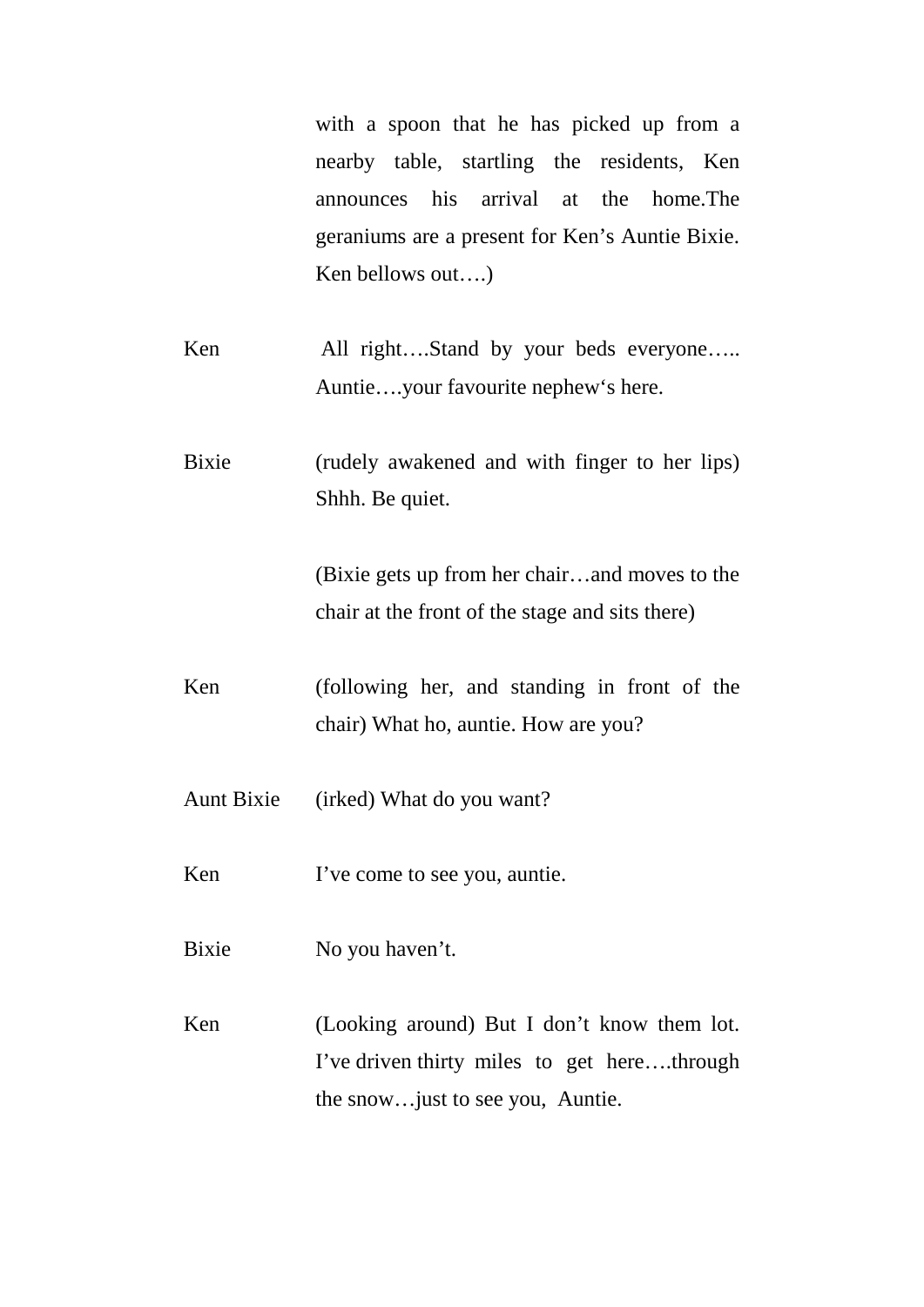Bixie I accept I may be the physical objective for your trip to Mandalay House this afternoon…but I would appreciate it if you would kindly economize on decorum and convention…and crack straight on to your main motivation for today's attendance.

Ken (appealing) Main motivation?

- Bixie Yes, spit it out, lad….Why are you here ?… But I strongly challenge you to construct a sentence…without using those awful euphemisms, 'favour' and 'lend'.
- Ken (Blusters) G...good God, auntie….What do you think I am…Would I come here solely to ask you for a …….(struggles for the word)….all right then auntie….what words would you prefer.

Bixie In plain speaking, when you say 'favour',... would recommend you to use the word that you really mean, 'money' in fact, hard cash….and for 'lend'…which implies a loaned commodity that is actually recoverable, I would appreciate usage of the correct term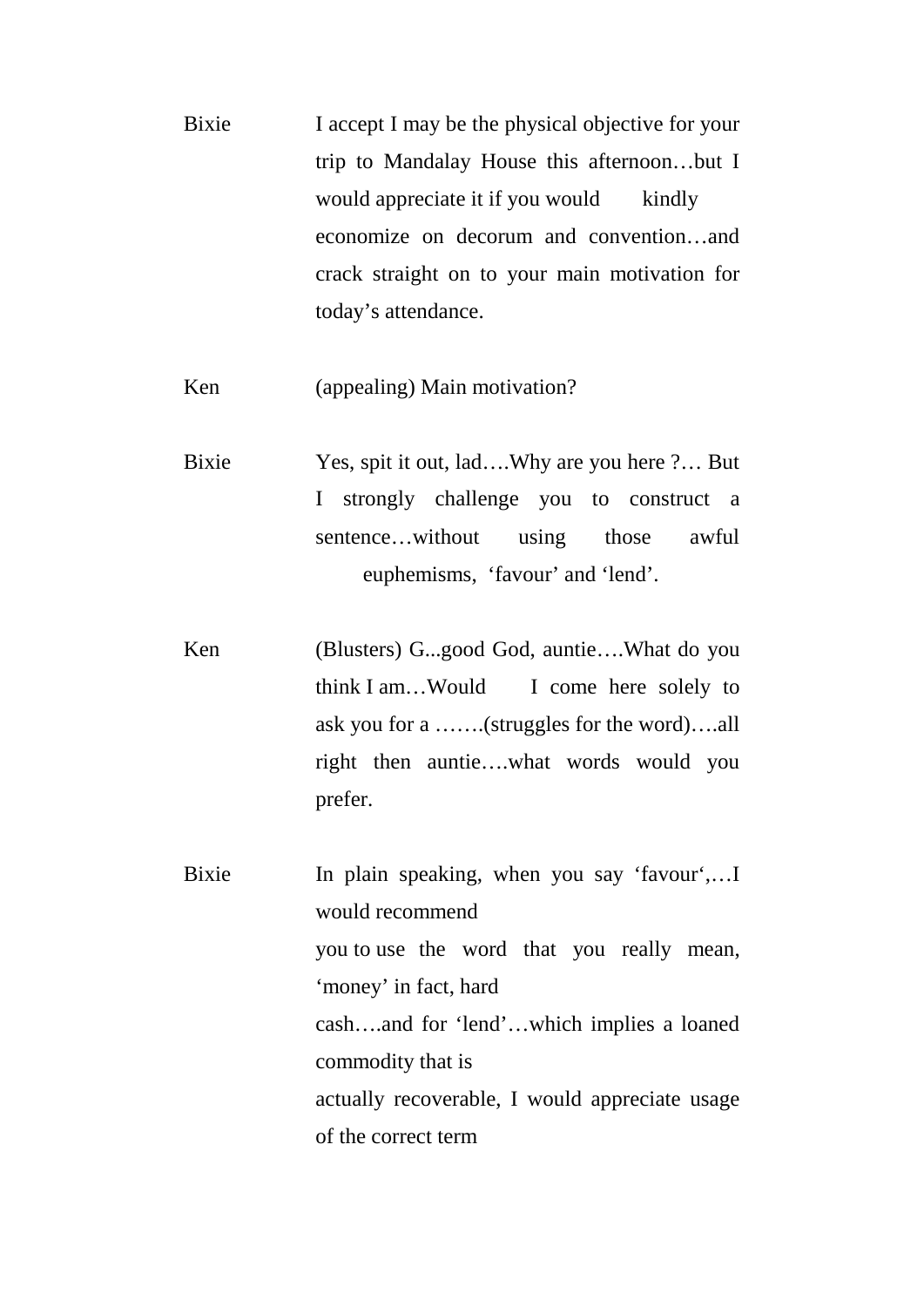that is implied, … 'give'; as used for example in the sentence, 'give me the cash.' There we are, brief and to

the point.

- Ken Can't you accept that I came here just because…I like seeing you, auntie?
- Bixie Frankly, no.

Ken And to bring you these lovely geraniums.

Bixie I loathe geraniums.

Ken Auntie Bixie...You've hurt me. Really hurt me.

Bixie Kenneth, you've visited me five times over the last two and a half years….and my bank manager will readily testify that after each of your calls, my account has been depleted by exactly the scale of your unanticipated financial problems….so rather than skirt round the boundaries of polite conversation……just assail me with the details…as follows….One….How much….Two….When do you want it…and Three….the accompanying hard luck story, which so eagerly travels with the first two.

Ken (Imploringly) Auntie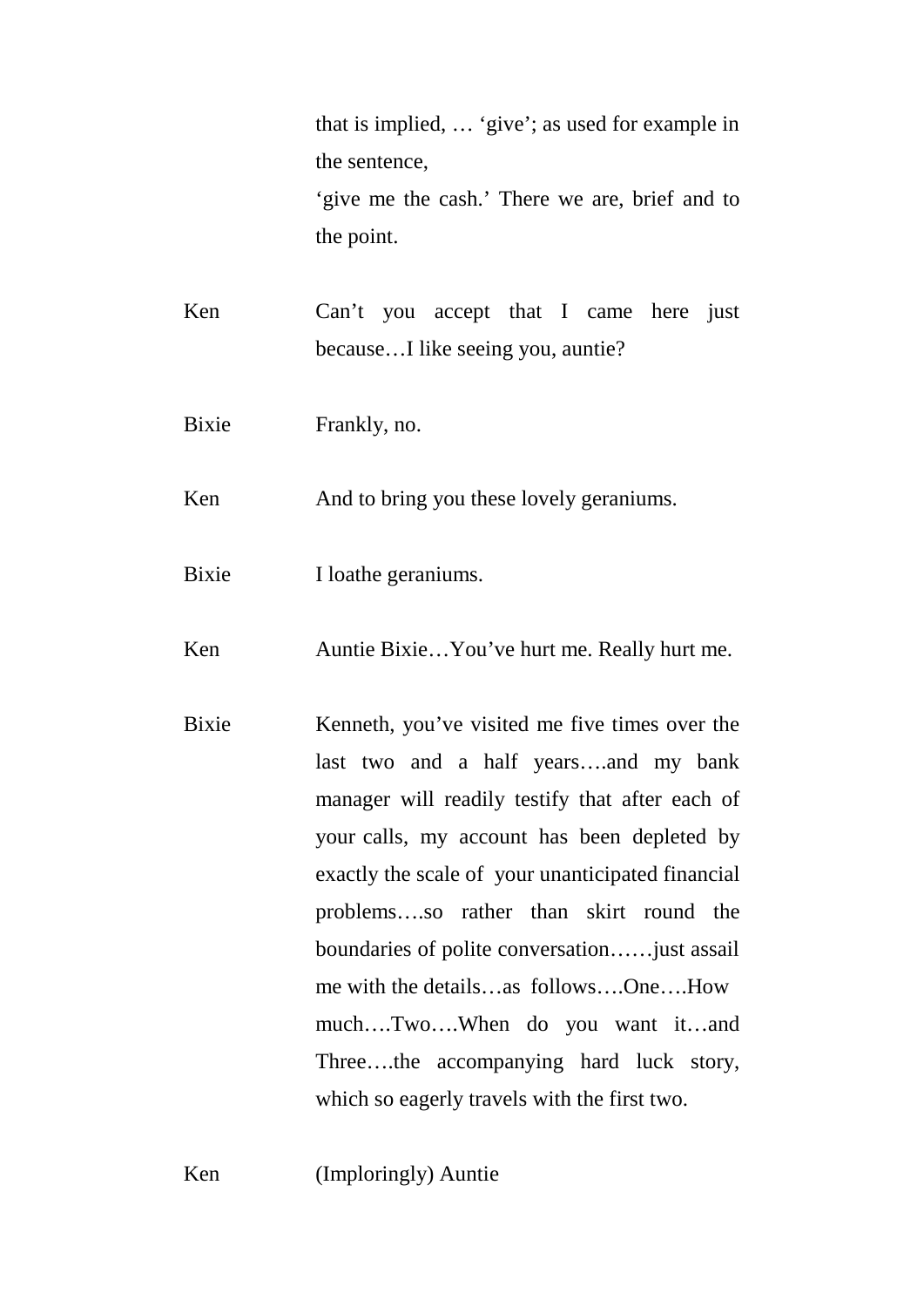Bixie Previous history would suggest, some slick super salesman has inveigled you into signing up for something that you don't need, and can do without…and is beyond your financial limits, anyway…..Correct?

Ken (Implores) It wasn't that, auntie.

Bixie No? Ah well, one down…two to go…..erm…could it be that a 'sure thing' is entered for a Cheltenham Gold Cup tomorrow…at the absolutely unmissable odds of ten to one…and that this 'golden' opportunity would grant you something akin to having the ability to print your own money.

Ken Auntie....you've got me wrong.

Bixie All right…it just has to be the old favourite…The bailiffs will be calling tomorrow…and they will be carting away, either;… the sofa, probably with you still lying on it, or possibly the cat or the T.V. set….or even the sub standard vehicle that has just propelled you to this destination…for this wholly unwanted entreaty.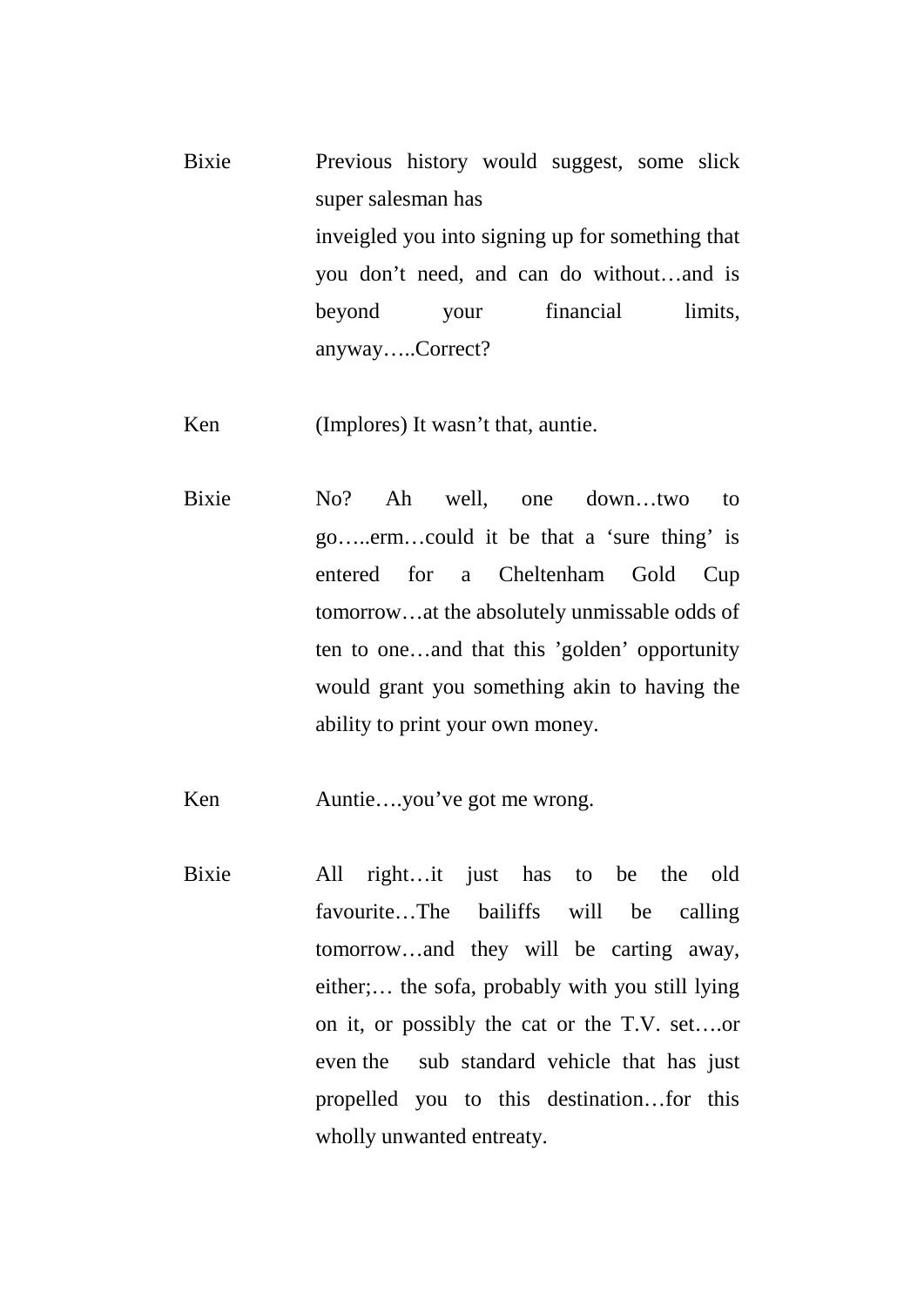(The discussion is disturbed by Hettie the maid who appears between the couple with an envelope upon a tray)

Hettie I'm sorry to disturb you, madam…but I have an urgent telegram for you.

(Hettie hands the envelope to Bixie)

**(**Bixie starts to open the envelope. She looks up at the awaiting Hettie before dismissing her…. )

Bixie It's all right, Hettie. That will be all. (Hettie scurries off).

Hettie Very good, madam.

(Bixie continues to open the envelope and she then starts to read the message)

Bixie (Initially exclaims) Good God! It's from Uncle Ian's good neighbours. (She then continues to silently read it through to the end)

Ken Nothing wrong, Aunt Bixie?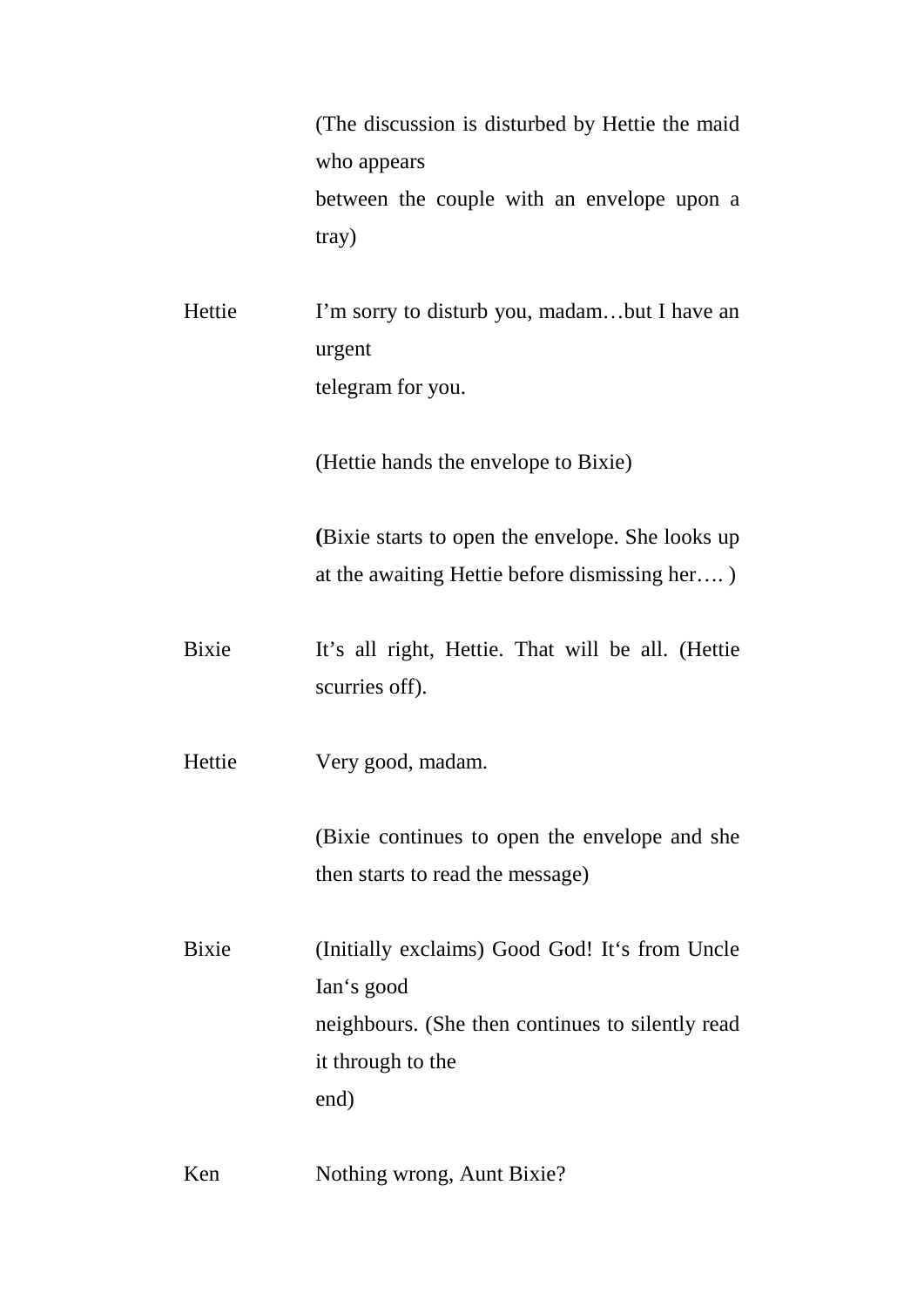| Bixie        | It's about your Uncle Ian.                                                                                                                                                                                                                     |  |
|--------------|------------------------------------------------------------------------------------------------------------------------------------------------------------------------------------------------------------------------------------------------|--|
| Ken          | Is he all right?                                                                                                                                                                                                                               |  |
| <b>Bixie</b> | (Matter of factly) No he's not He's dead.                                                                                                                                                                                                      |  |
| Ken          | Oh noPoor old uncleI didn't even know<br>that he was ill.<br>Howhow was he taken?                                                                                                                                                              |  |
| <b>Bixie</b> | Unfortunately, he went rather suddenly. More<br>suddenly than he<br>might have expected. In fact, he was perfectly<br>all right Friday<br>Eveningbut yesterday morning, an interloper<br>entered the house and took a few pot shots at<br>him. |  |
| Ken          | Pot shots! Good graciousHe must have died<br>from the shock.                                                                                                                                                                                   |  |
| <b>Bixie</b> | No, I believe it was from an accumulation of the<br>subsequent,<br>associated bullet wounds At least two of<br>them, I believe.                                                                                                                |  |
| Ken          | Uncle Ian, shot! I don't believe itand to<br>think he lived through                                                                                                                                                                            |  |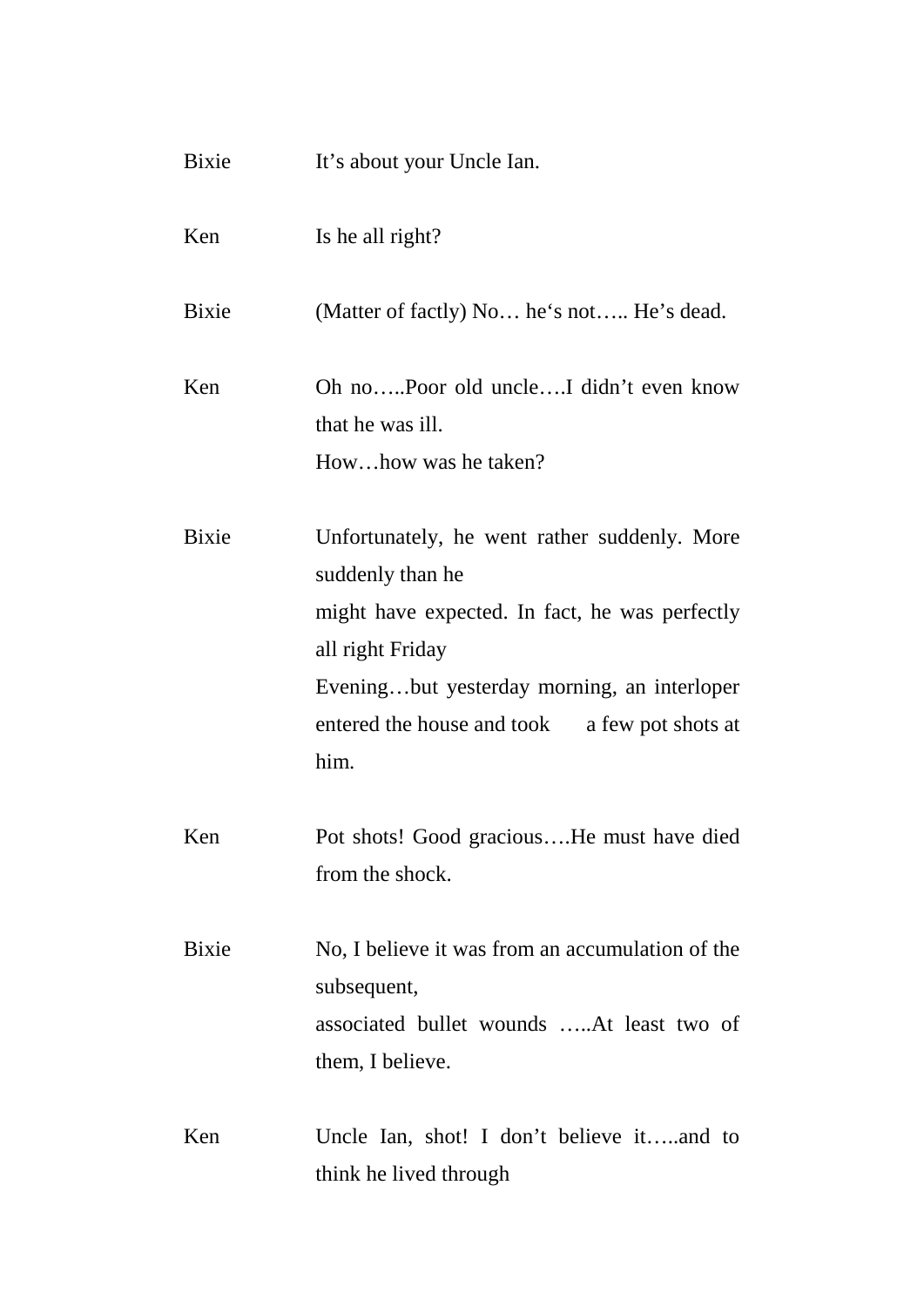six months on the Somme.

Bixie Yes. But he was then favourably aided by the fact that his headquarters was based some three miles behind the front line. Unfortunately, he was unable to arrange for a similar protective deterrent yesterday.

Ken It must have been a burglary that went wrong... or something.

Uncle wouldn't have had many enemies, surely.

Bixie Regrettably, you're well wide of the mark there….which unluckily for Major Ian Sayers was more than could be said for the unknown assailant's accuracy. Your uncle wasn't the most popular of individuals….though I suspect that most of his detractors would have simply settled for a good kicking.

Ken What happened to his live-in house keeper, that Turkish Lady. Is she all right?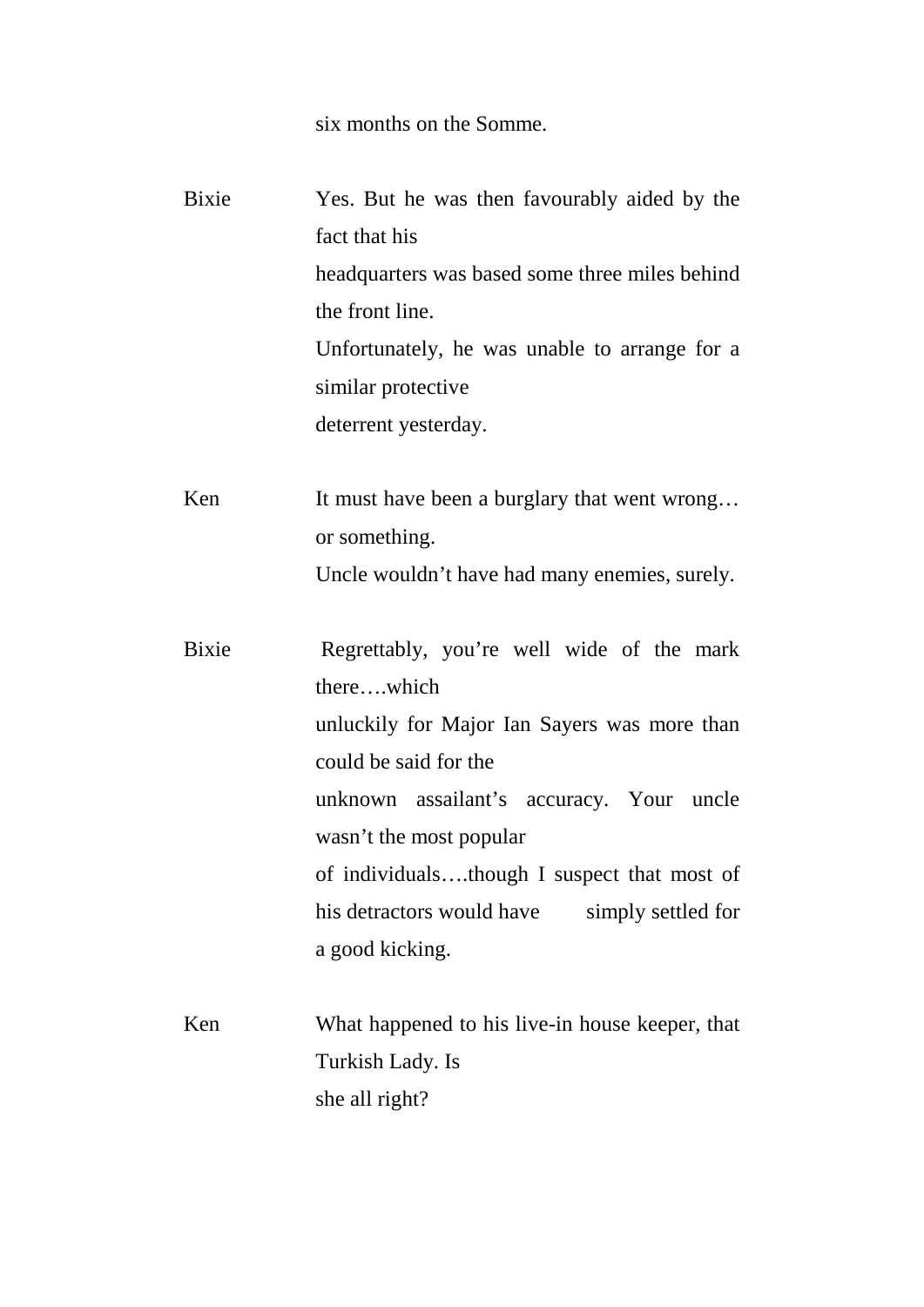| Bixie | You mean Mrs MehmetShe was away for the          |
|-------|--------------------------------------------------|
|       | week end. I                                      |
|       | imagine she'd left before the tragedy happened.  |
| Ken   | So uncle must have been alone in that big        |
|       | househow                                         |
|       | dreadfulI can't believe it                       |
|       | (At this point, one of the residents, Mildred    |
|       | starts to walk off to the                        |
|       | kitchenwalking agonisingly slowly)               |
| Bixie | Mildred, if you want to put the Sunday Service   |
|       | on in the lounge,                                |
|       | I'll come and watch it with you. (then under her |
|       | breath) It'll take her about half an hour to get |
|       | there.                                           |
| Ken   | Oh auntie, there wouldn't be any chance of a     |
|       | cuppa, would thereI'm gasping.                   |
| Bixie | I think Hettie was just making someI'll go       |
|       | and check.                                       |
|       | (Bixie leaves the room. Ken picks up Bixie's     |
|       | library book and                                 |
|       | flick through the pages.<br>commences to         |
|       | Eventually Sylvia, Ken's sister puts her head    |
|       | round the door)                                  |
|       |                                                  |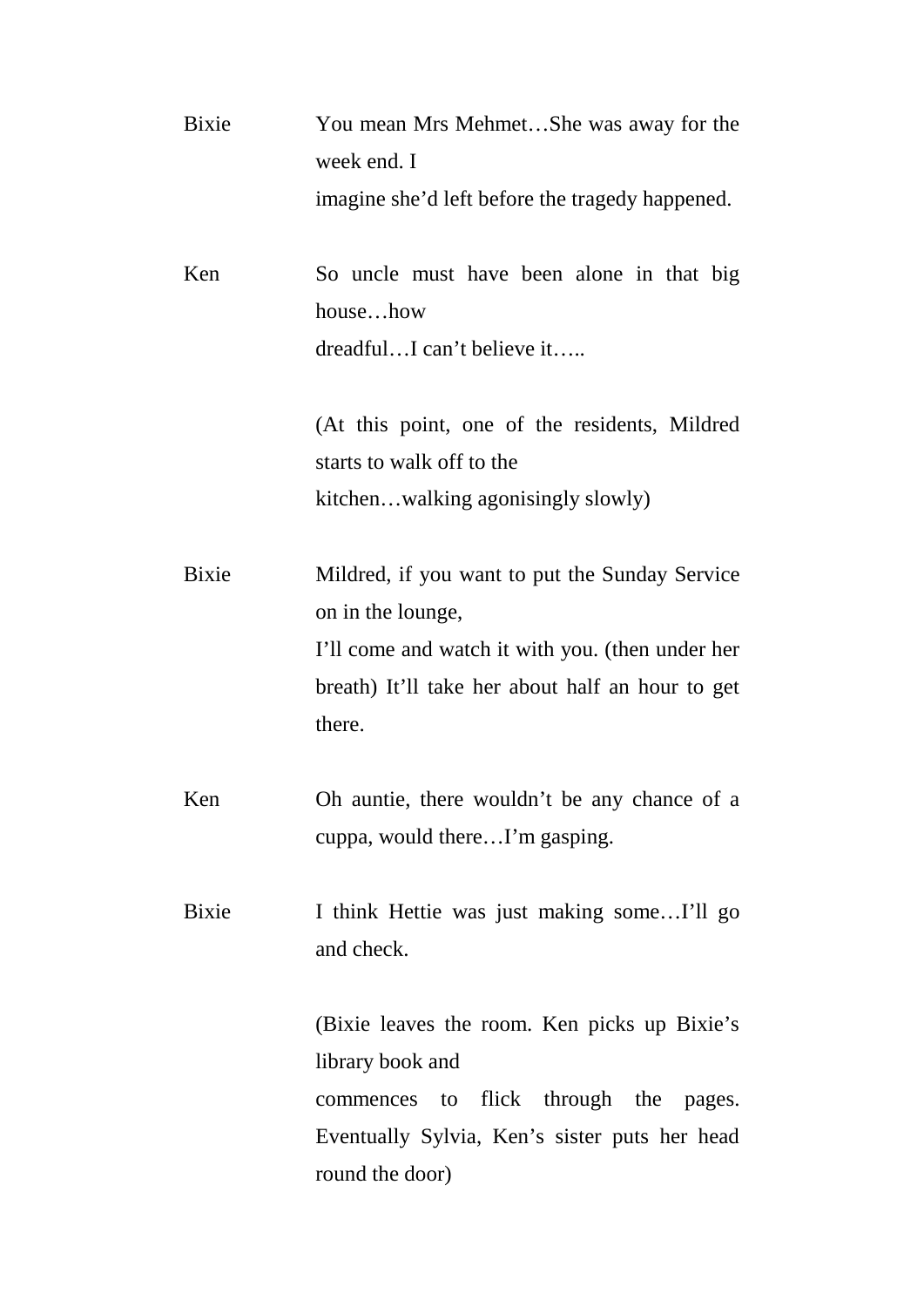| Sylvia | (arriving through the main entranceshe waves<br>her fingers at                                                                                                                                                           |
|--------|--------------------------------------------------------------------------------------------------------------------------------------------------------------------------------------------------------------------------|
|        | Ken) Cooeee!                                                                                                                                                                                                             |
| Ken    | 'Allo sis. Coo, what brings you<br>here<br>today?Oh, you haven't<br>heard the news about uncle Ian?                                                                                                                      |
| Sylvia | Yes, as soon as I heard the terrible news, I just<br>dropped<br>everythingand came straight over.                                                                                                                        |
| Ken    | How did you know so soonAuntie's only just<br>heard.                                                                                                                                                                     |
| Sylvia | I must be psychic or somethingI just felt the<br>need to phone<br>uncle this morningand when I did, I got the<br>shock of my lifea<br>policeman told me that uncle was deadand he<br>said that they suspected foul play. |
| Ken    | Poor uncle.                                                                                                                                                                                                              |
| Sylvia | (over sentimentally) He was such a delightful,<br>gentle, lovable<br>man. Why do the good ones always go first.                                                                                                          |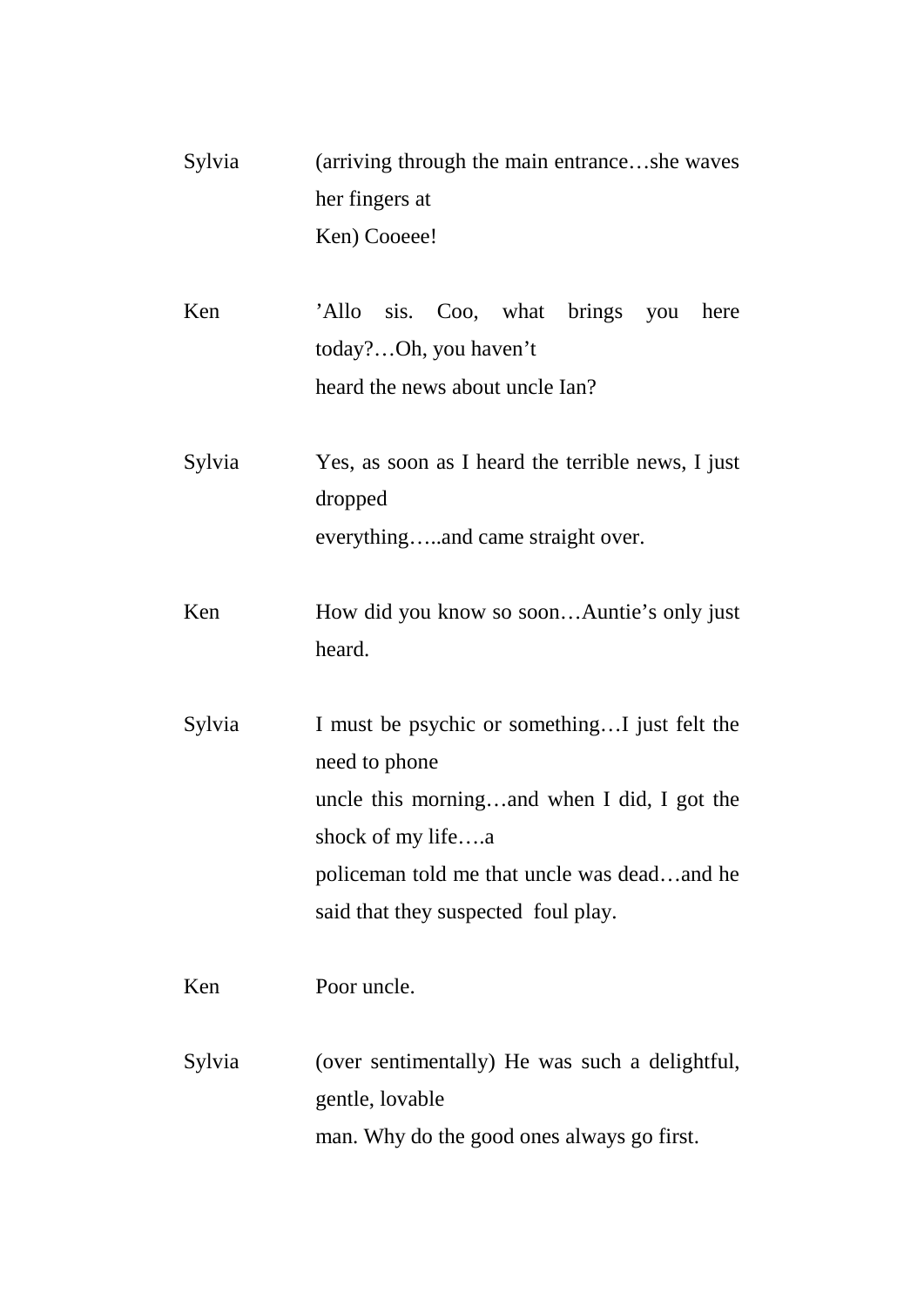Ken Well he was seventy-nine. Be fair. He had a pretty good innings.

Sylvia Is that how you see it. A man leads an illustrious life, an

> outstanding military career, coasts on into a well-deserved, comfortable retirement before being brutally dispatched by an unknown

> gunman…and your synopsis is, "He had a good innings"…I suppose, unluckily sent back early to the pavilion before reaching his maiden century after failing to evade a short pitched delivery.

Ken Well you can't say, "He was shot down in the prime of his life"

> …or " It was a premature end to a promising career" . He'd seen it all; Been there and done it…big time….Lived the life in full Technicolor. All he seemed to be living for recently was his easy chair and his bottle of gin…..and his housekeeper on his lap.

- Sylvia I'm not so sure about that...but you should at least have some respect for the dead.
- Ken I'm no hypocrite. Uncle's dead...I'm sorry about that…but he had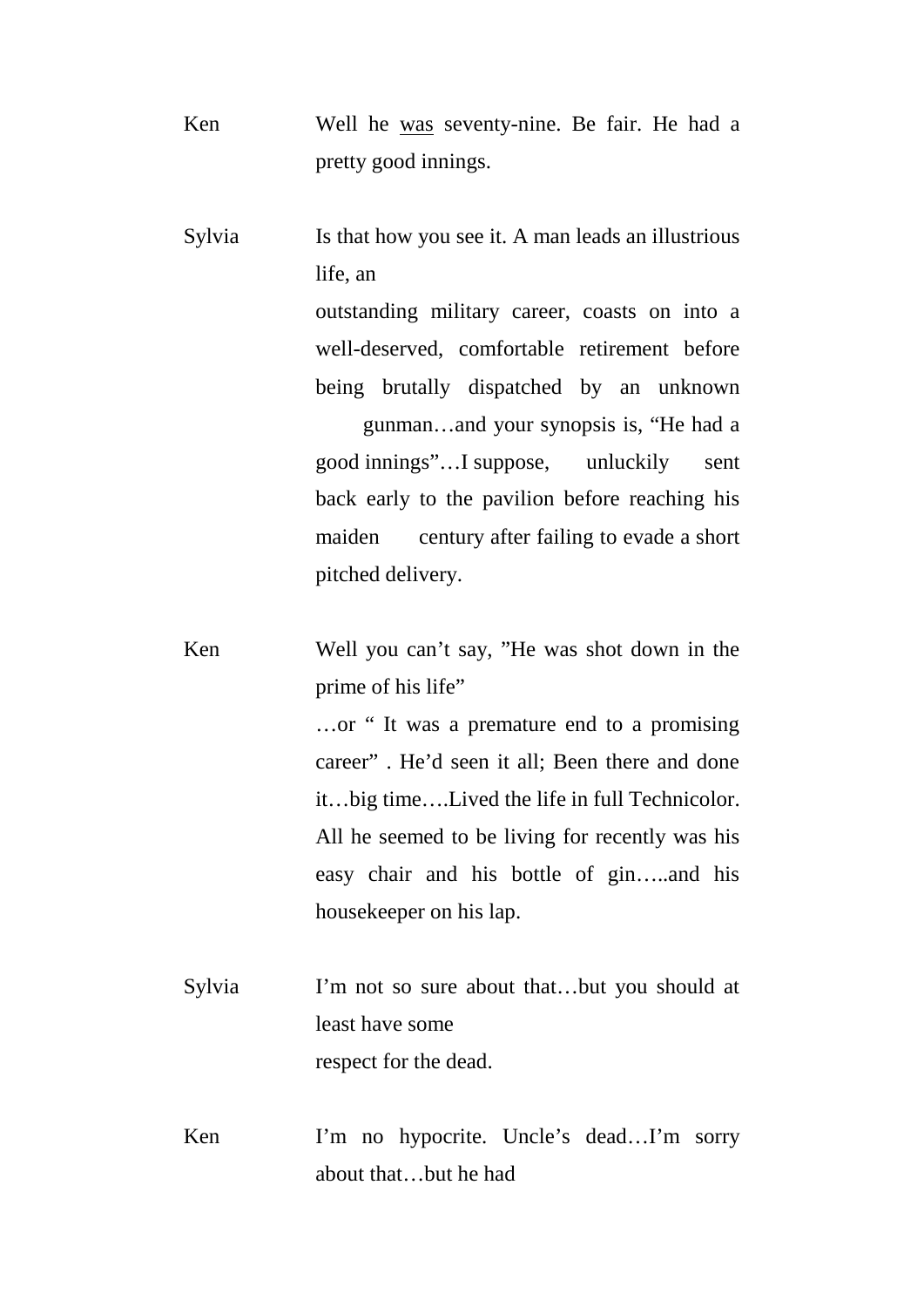every advantage in life and he was stinking rich.

| Sylvia | You're just jealous.                                                                                                                 |
|--------|--------------------------------------------------------------------------------------------------------------------------------------|
| Ken    | Of course I'm jealous. I would love to be one of<br>the idle rich.                                                                   |
| Sylvia | Instead of one of the idle poor which is what<br>you are.                                                                            |
| Ken    | You'd better tell auntie you're here, Sylvif<br>you fancy some teaShe's in the kitchen.                                              |
| Sylvia | Oh yesI'm parched.                                                                                                                   |
|        | (Sylvia hurries off to the kitchen)                                                                                                  |
|        | (Enid gets off her seatwalks slowly over to<br>Ken. She looks down at<br>himlooking intently from about two inches<br>from his face) |
| Enid   | Are you my first husband.                                                                                                            |
| Ken    | I don't think so. I'm certain I'd've remembered.                                                                                     |
| Enid   | Well you look like him. He'd be ninety three<br>now.                                                                                 |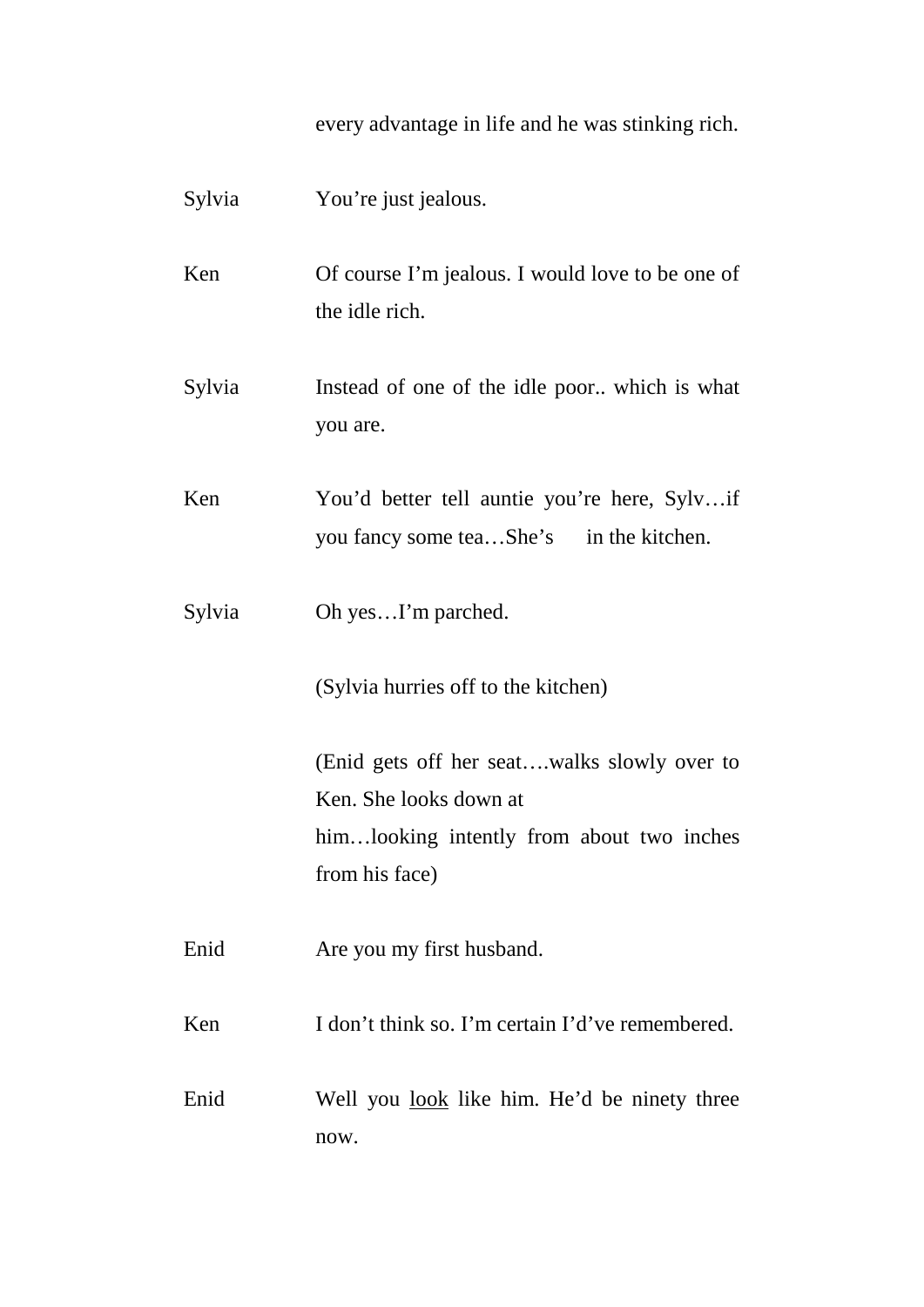| Ken   | ReallyNinety three. Oh yes, it's all coming         |
|-------|-----------------------------------------------------|
|       | backthat little                                     |
|       | church on the greenthe fun, the gayetythe           |
|       | romance. Where did it all go wrong, Enid.           |
|       |                                                     |
|       | (Enid walks about four paces away. She then         |
|       | turns back and scowls                               |
|       | at Ken)                                             |
| Enid  | Idiot!                                              |
|       |                                                     |
|       | (Enid walks off to the lounge. Bixie comes back)    |
|       | from the kitchen at                                 |
|       | the same time. Sylvia also enters with the tea on   |
|       | a tray. Ken rises from his seat)                    |
| Ken   | Thank goodnessI don't know how you get on           |
|       | with all these geriatrics, auntie. It can't be good |
|       | for you.                                            |
|       |                                                     |
| Bixie | Maybe sobut at least the residents here don't       |
|       | mind when I chat                                    |
|       | away. And they don't have to pretend they're        |
|       | listeningand I can say                              |
|       | anything to them in complete confidence.            |
| Ken   | Yeahthere'll have forgotten it before you'd         |
|       | even finished the sentence.                         |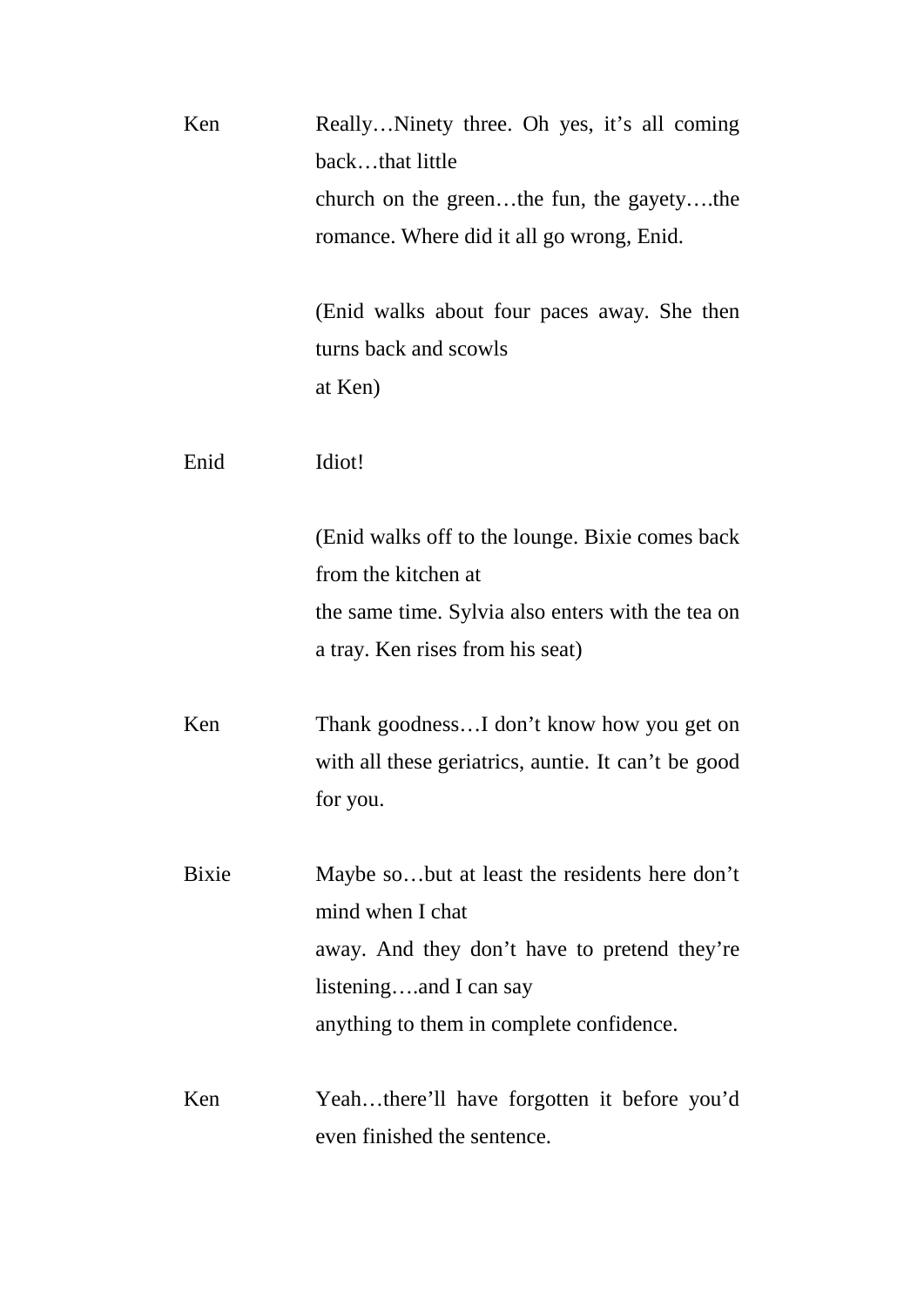(Hettie walks in accompanied by a detective)

Hettie Excuse me madam. There is a gentleman here to see you. It's Chief Inspector Hedge of Scotland Yard. DCI Hedge Good morning. Ken So it's Inspector Hedge …is it?…not Hedges. DCI Hedge Yes sir...Just a singular Hedge. Ken (makes weak joke) Would that be Privet or Laurel? Bixie My apologies, inspector. This is my nephew, Kenneth Payne…..and with that rather appropriate name, he is in absolutely no position to insult you over yours….and this is Sylvia Tanner, Kenneth's sister. Both are visiting me here today. DCI Hedge Good morning, madam. I take it you are Mrs Beatrix Sayers…sister in law to Mr Ian Sayers of High Tops Avenue, in Oxted. Bixie That's right, inspector. I assume you are here to discuss the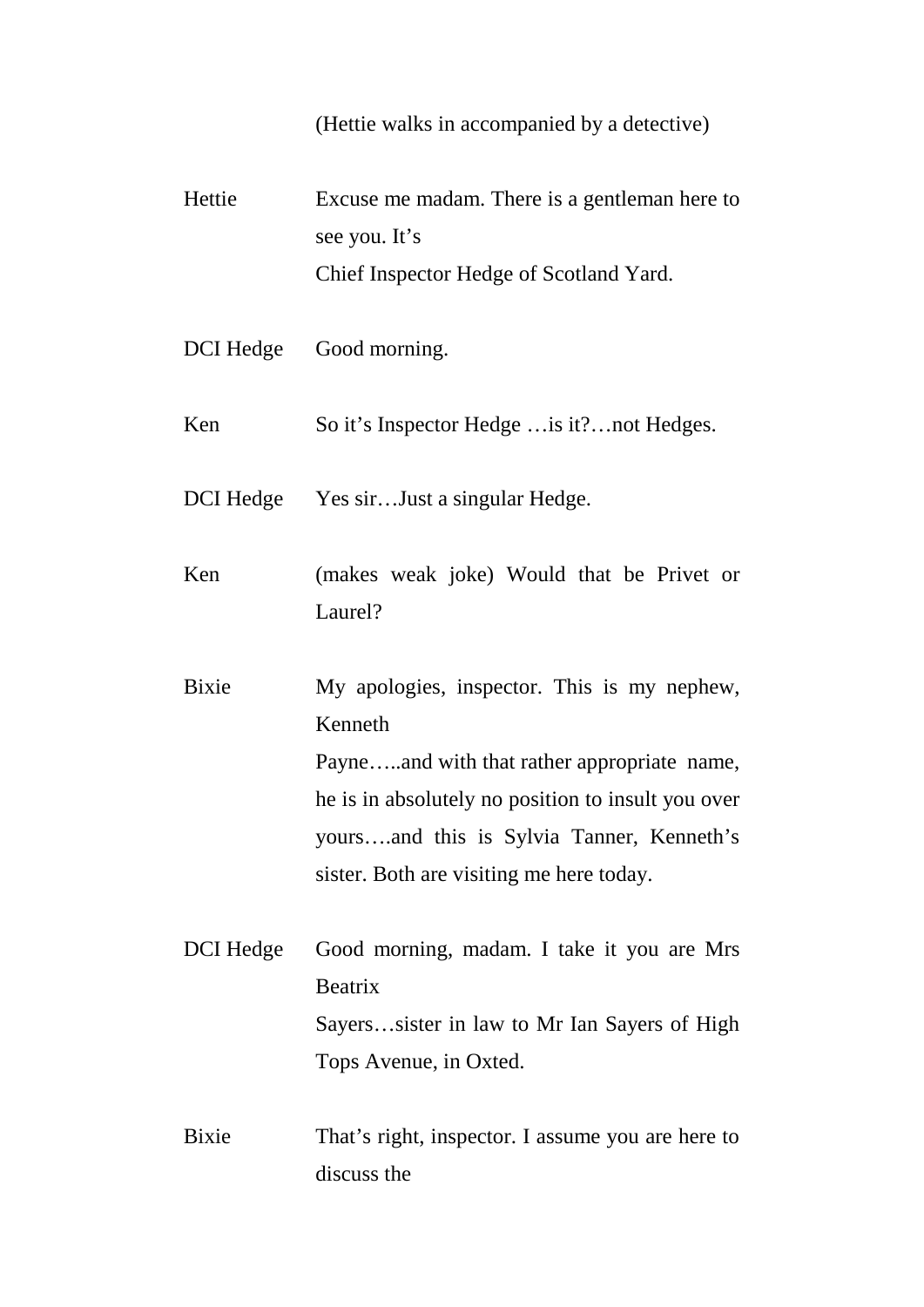unfortunate demise of my late brother in law, Ian Sayers. We have already been advised, inspector. It is a most disturbing situation.

DCI Hedge It is indeed, madam. There are some aspects of this case that are most puzzling. Our boffins are presently going over the house with a fine tooth comb…but one or two details are already baffling us.

Bixie All I've heard so far is that my brother in law was shot….I take it that this could only be classified as either a murder or suicide.

DCI Hedge Or possible accidental death….though I understand that Major Sayers was well acquainted with the use of firearms…so this line seems to be unlikely.

Bixie Yes, he had a long military career and he'd had a thorough grounding in the use of all types of ballistics.

DCI Hedge Yes, so that would leave us with your two original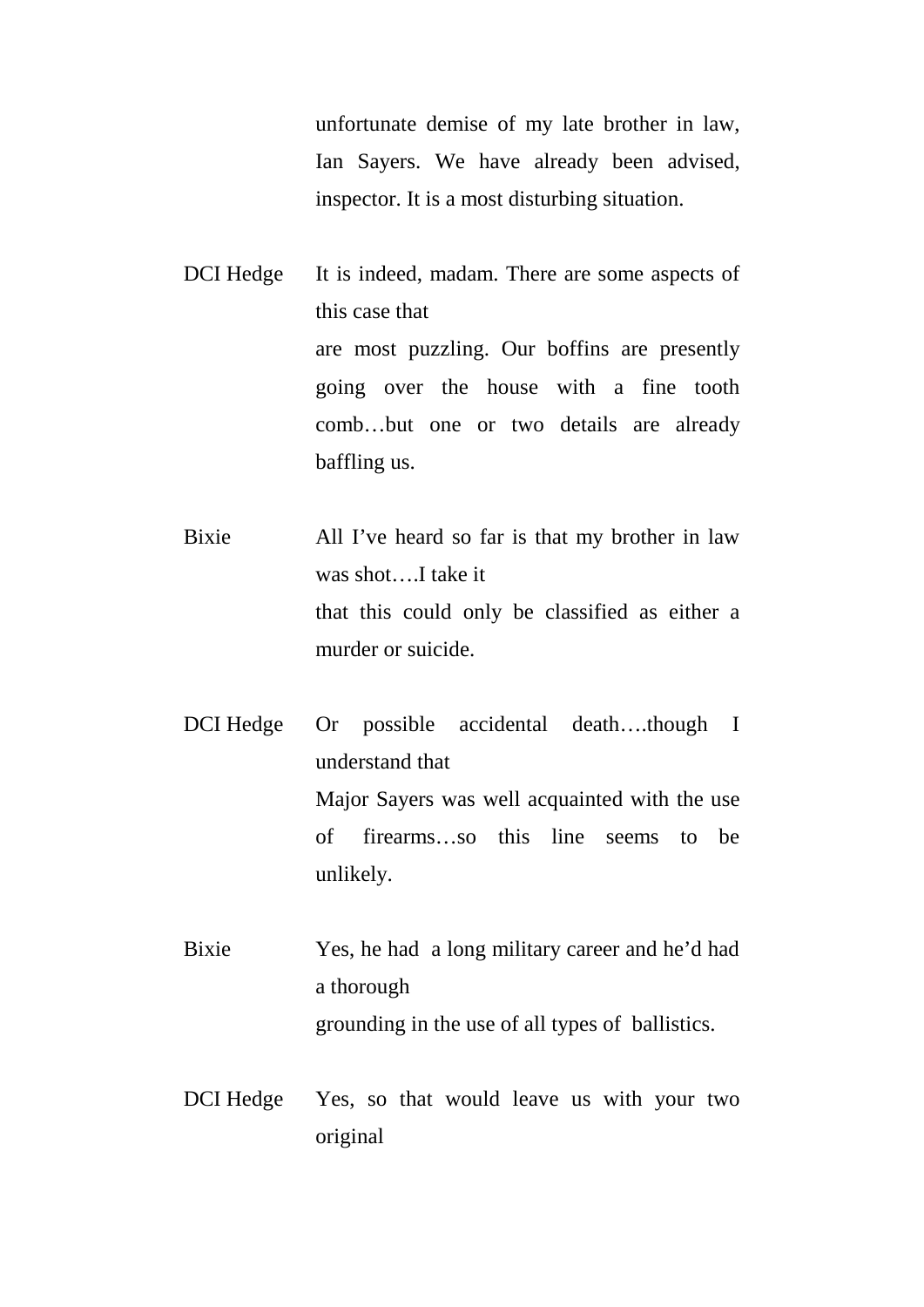suggestions…but since there were no signs of a forced entry into the house, this might immediately suggest suicide….

Sylvia Uncle took his own life?

- DCI Hedge Possibly…but we have a problem with this theory, even though he appears to have been shot with his own service pistol….because if this was suicide, why do you think he would he have sustained a single wound to the left shoulder and another, apparently the fatal wound, to his head….whilst another four shots have been located wildly misdirecting around the room.
- Bixie Six shots, inspector…. And one you say… to the head?
- DCI Hedge Yes, ....One shot came to rest in his Welsh Dresser, one shot went straight through his Haywain picture on the wall, one shot shattered his bottle of Gordon's Gin on the table….and finally, we located another bullet from the ceiling above his head. Suicidal types don't usually have a sort of … rifle-range rehearsal for their acts of self destruction…besides which, all six shots were initially directed at the major from a range and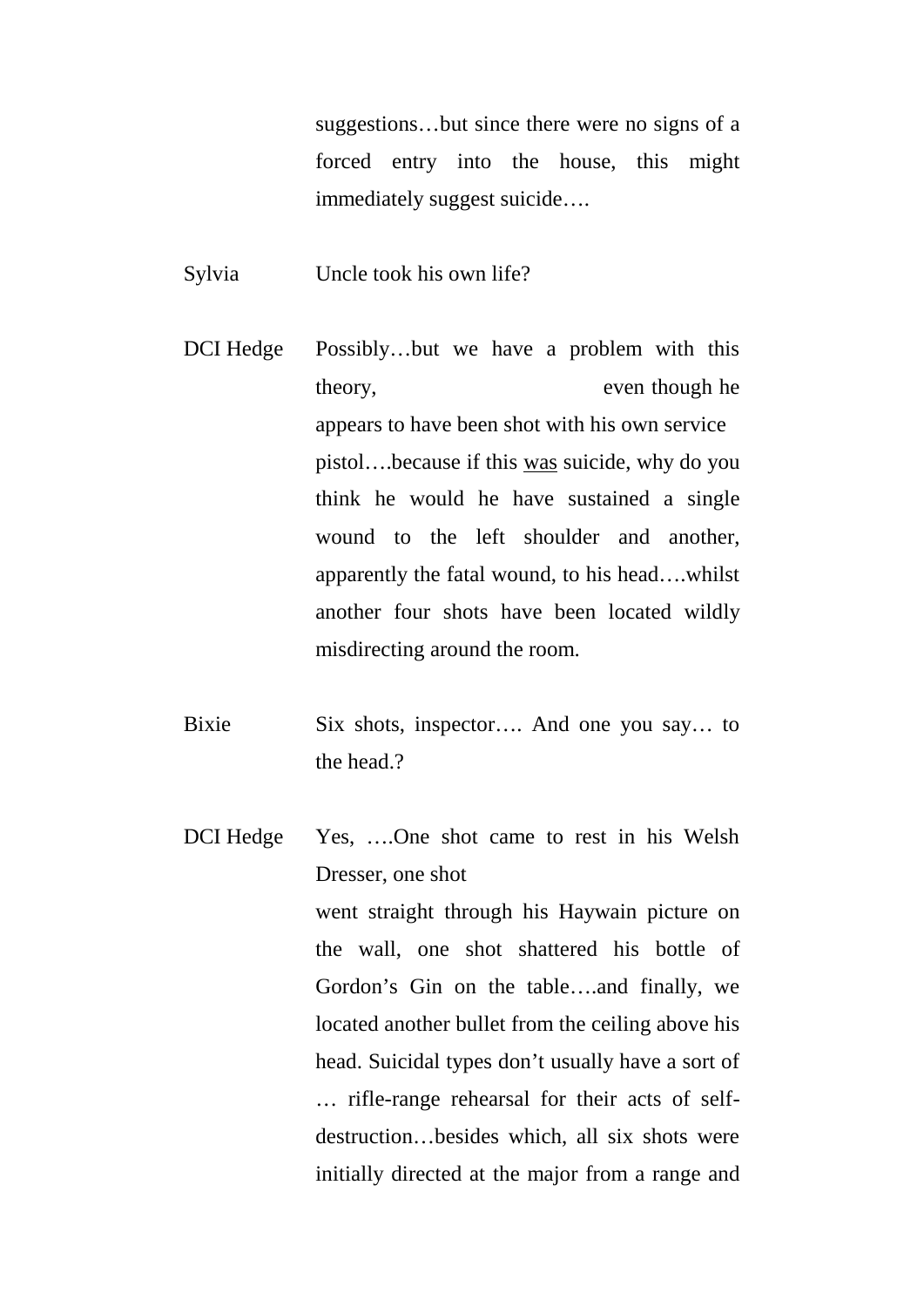position of less than six feet situated directly opposite the…shall we say…victim.

Bixie That would of course only be the case, if the major remained in his final position throughout the firing spree. He well might have been moving round the room during this time….and this could have explained the wild trajectory of the bullets.

DCI Hedge That is of course quite correct, madam….except that under those rather traumatic circumstances, one might have anticipated a hurried attempted exit via the door or window…rather than what appears to have been the major's final unfancied option of pulling up a chair, and planting himself firmly at the table to present himself as a sitting target.

Bixie A thought has just occurred to me though...I hope you don't mind me making this suggestion,…but just supposing, by some means of trickery, a complete stranger managed to obtain entry into the house…supposing the major unwittingly let the man in…and then…possibly realising that the man was up to no good,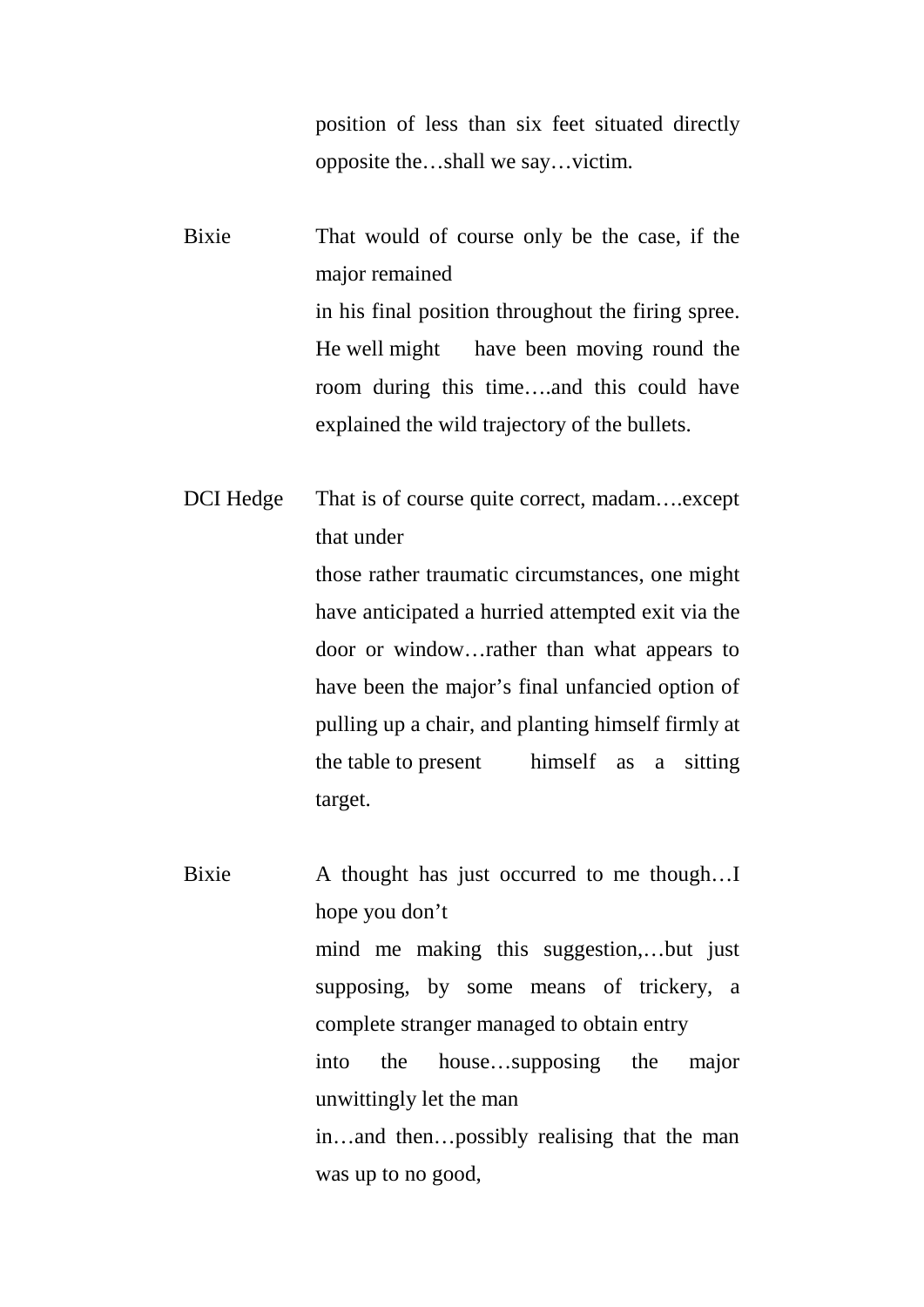he could have tried to stop the intruder by pointing the pistol at

him. A struggle between the two men then ensues. During which,

with both men attempting to get the gun, the trigger is pulled…bang!...there goes the Haywain. Another shot is loosed off…bang!..straight into the welsh dresser. Then as the gun is forced backwards towards the major.. bang! goes the bottle of Gordon's…Then finally.. in a wild struggle.. bang! Another shot rips into the ceiling…before the gun is forced even further towards the major.. The fifth shot enters the major's left shoulder… whereby, he loses his grip on the gun. This is seized upon by the assailant… who picks up the gun ... aims it straight between the major's eyes…and fires the final bullet…Isn't that a possibility, inspector?

DCI Hedge A brilliant deduction, Madam. I wish we could have you in

> the force. Of course we have already considered that possibility, (said unconvincingly)….By the way, I had only mentioned that the major was shot in the head…You've just stated that the fatal shot was "straight between the eyes" Perhaps you could enlighten me as to how you came by this totally classified information.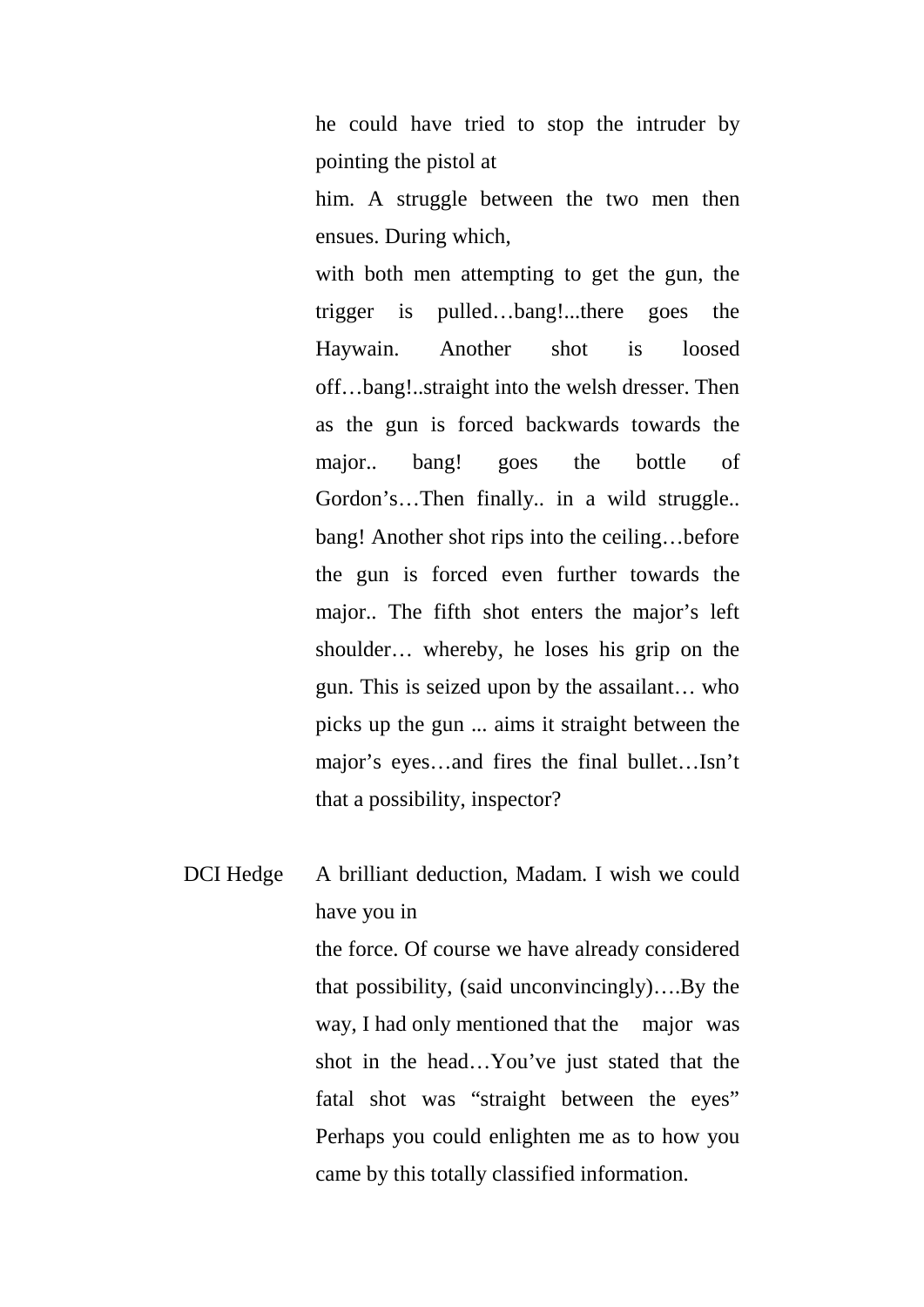- Bixie Oh come now, inspector, "straight between the eyes" is a commonplace expression…usually uttered to describe a 'coup de grace' mortal blow….It's what I would do if I'd had the gun in my hand…and wanted to finish the job.
- DCI Hedge Well, we'll be working on all these theories over the next few weeks or so. We'll have to pinpoint every shot.
- Bixie But these six shots? It really is extraordinary inspector…and I presume they all came from the same weapon.

DCI Hedge It looks very likely, maam. You see, the major had his own personalised bullets….so you could say, quite ironically that the fatal one he received, as the saying goes, literally did indeed have his name written on it….as of course did all the wayward ones….and the gun used, was his own service pistol.

- Bixie Where did you find the gun, inspector?
- DCI Hedge The gun was in the major's left hand.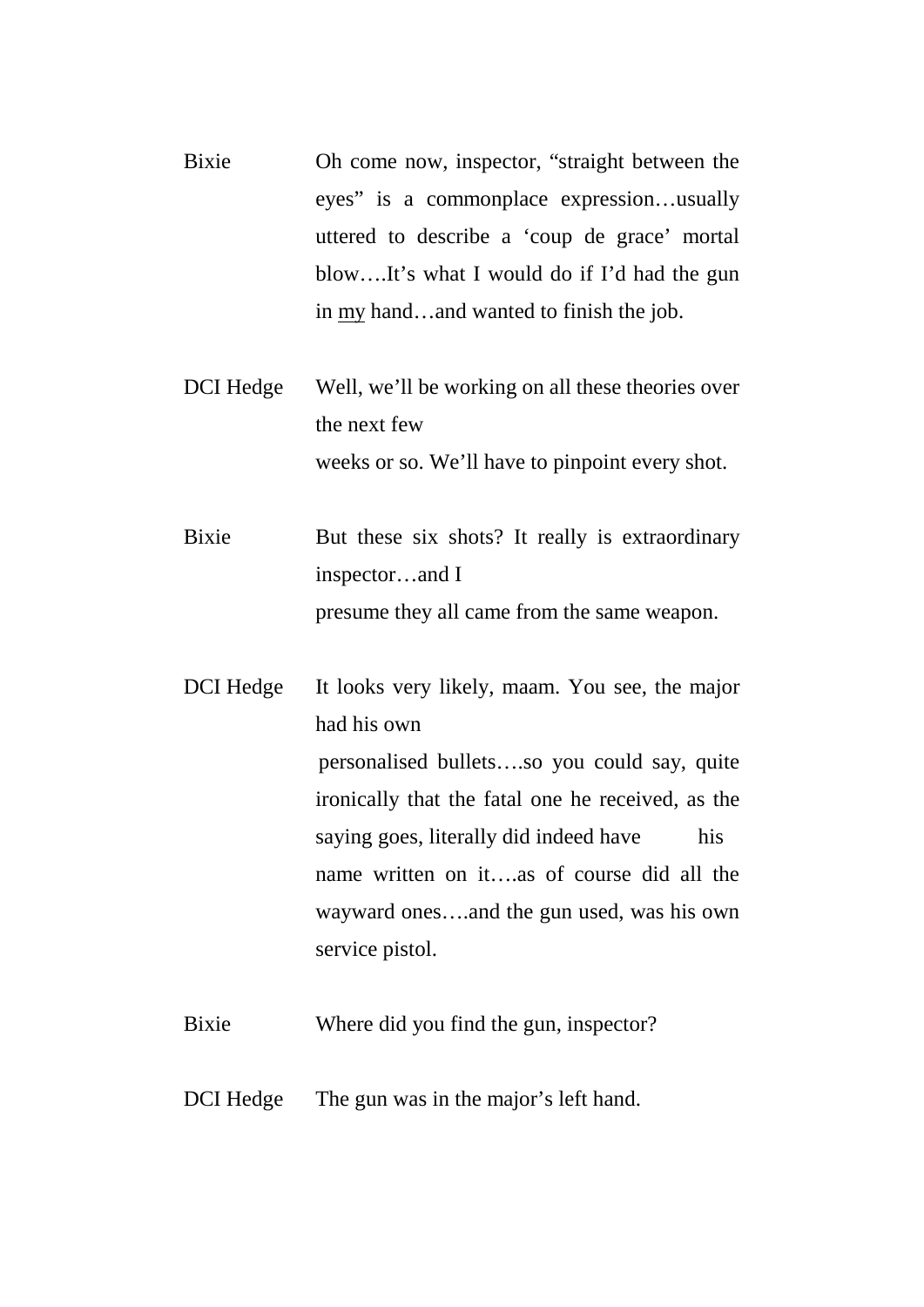- Bixie I think it was generally known, that the major was left handed.
- DCI Hedge That well might be the case…except that...given that the final fatal shot to the head had to be the last shot…had this been suicide, please consider, at that stage, he would have been unable to even lift the gun with his left shoulder completely shattered by a previous shot.
- Bixie Are you suggesting that someone shot poor Ian …and then placed the gun in the major's hand to make it *look* like suicide?
- DCI Hedge Yes that's definitely one possibility.
- Sylvia Whoever would do such a thing, inspector?
- DCI Hedge Well, let's put it this way….if it were a complete stranger to the major…. then there'd be little need for such subterfuge….so……
- Ken You're implying that the killer is likely to be someone known to uncle….(DCI Hedge simply nods his head…Ken continues..) Extraordinary.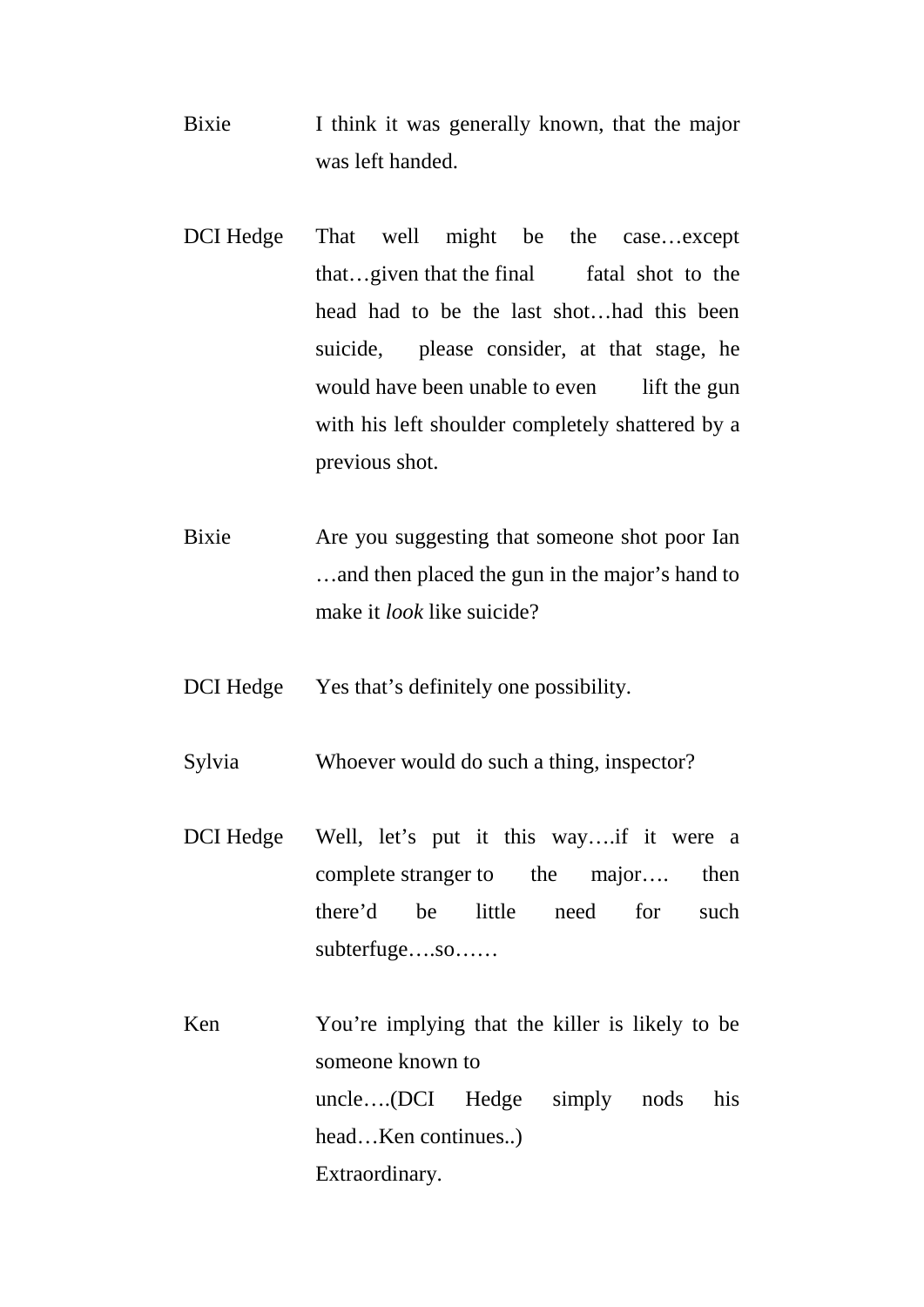- DCI Hedge Excuse me if I have to make a few personal questions….but following a short enquiry with the major's solicitors, it would seem that you three are the nearest…and in fact, the only surviving relatives of the deceased…Is that correct?
- Bixie That is absolutely correct inspector. I hope that doesn't mean that we are the *only* three suspects.
- DCI Hedge Good heavens, no madam. I just needed to confirm my information.
- Bixie We would be happy to help you in any way we can, inspector.
- DCI Hedge Thank you, madam. My first enquiry relates to motivation. On the face of it, there appears to be no trace of a break-in …and there also appears to be little evidence of any items of theft from the property.. … so I have to ask myself, "Who would be likely to gain most from the major's death".
- Bixie In financial terms, I would stand to gain most from the major's unfortunate demise. I presume that this fact will trampoline me to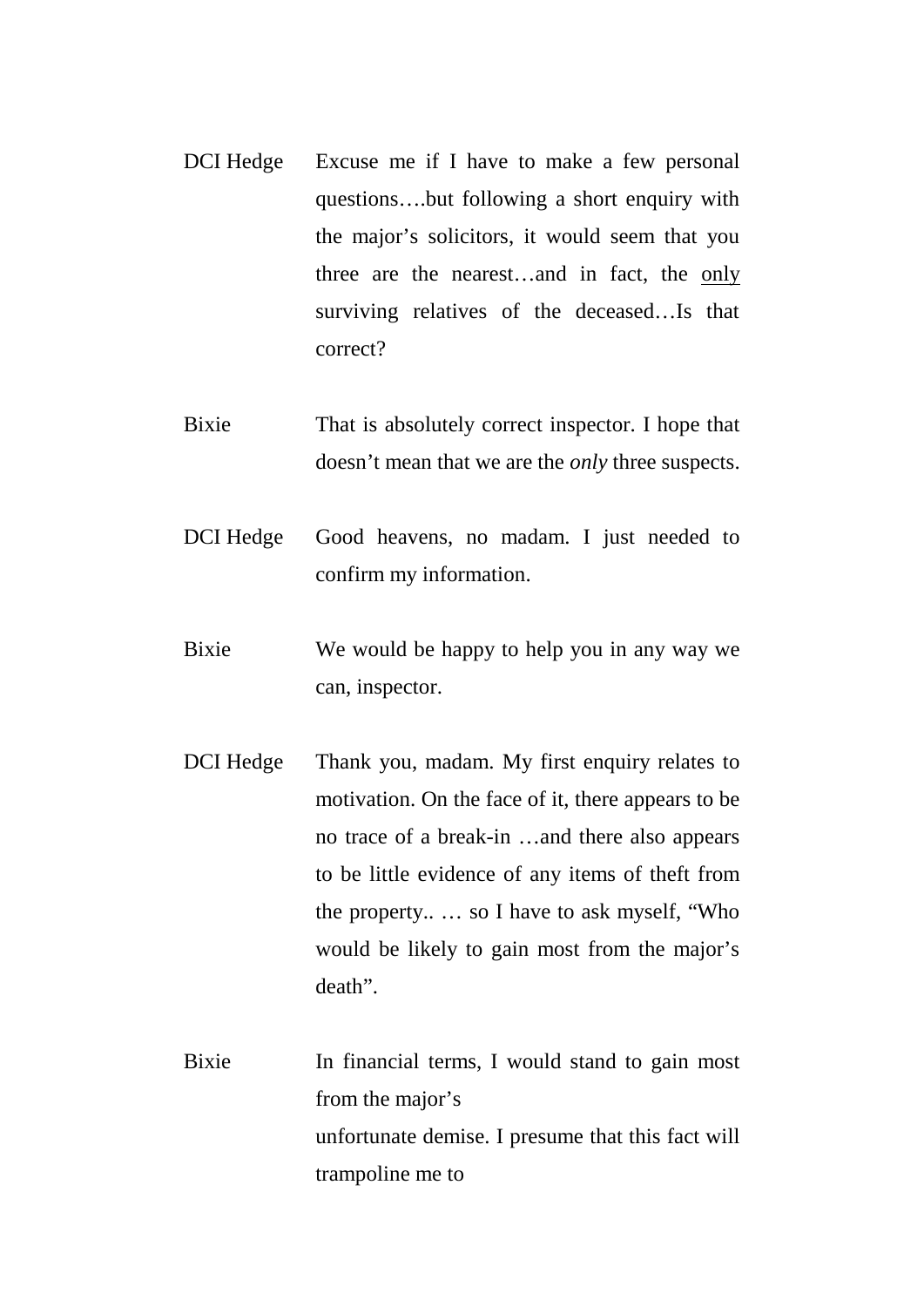the top of the list of suspects.

DCI Hedge Not particularly, madam. At this early stage, we tend to keep a completely open mind….although, of course, we do reserve the right to question all the closest members of the family…in order that we can…shall we say…eliminate anybody from such a list.

Bixie Strange, isn't it....For most of my life, I've been criticized for 'not having the killer instinct' How ironical it would be, if you now discover that belatedly, I have now, acquired one.

DCI Hedge I'm glad you can take this all in the right spirit. Obviously, my first quest is to determine your actions over the last 24 hours. Perhaps I could start with you, Mrs Sayers. Would that be all right.

Bixie Shoot….though that's not quite an appropriate verb under the sad circumstances.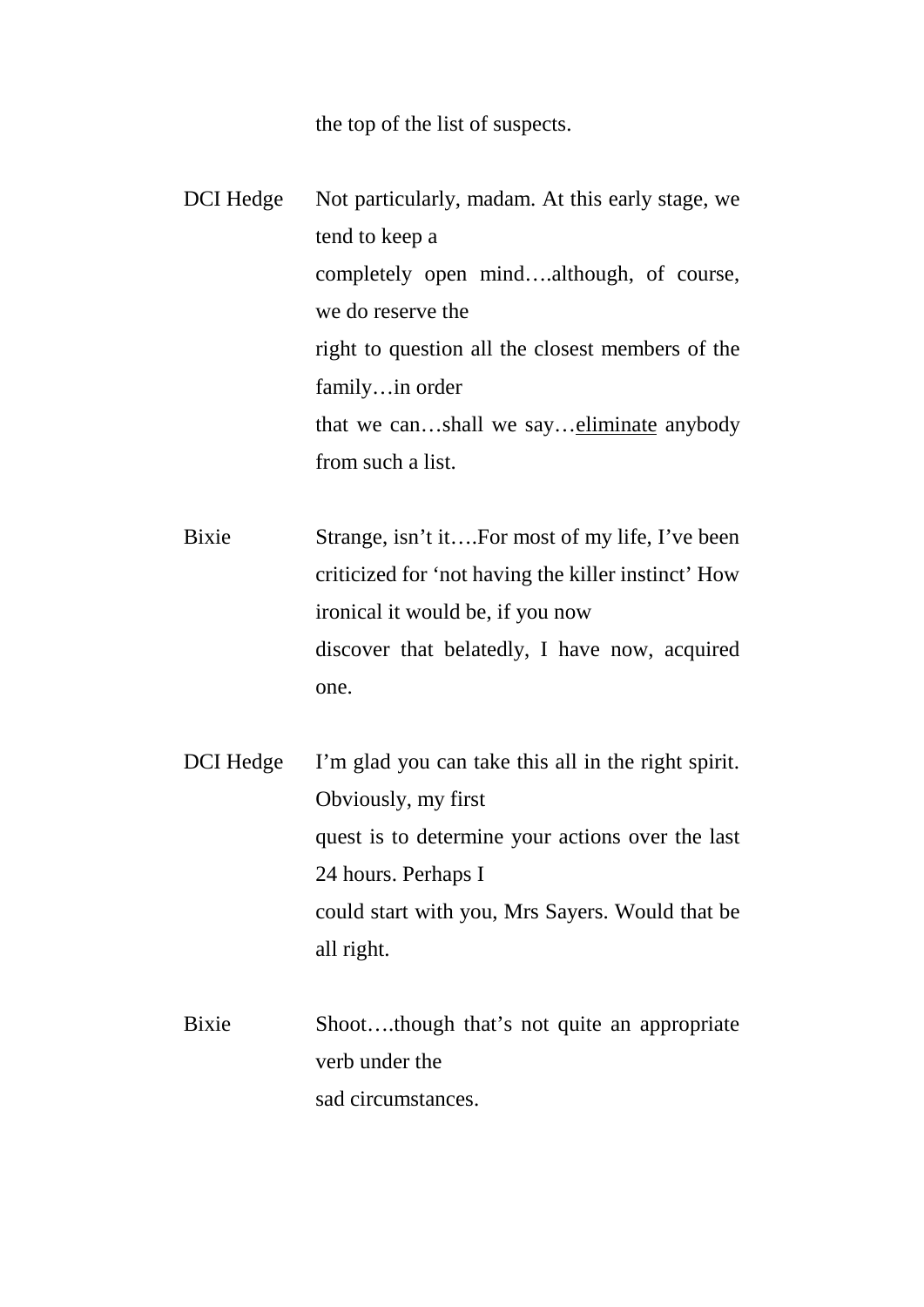DCI Hedge Possibly not...but, if you will...could you give me the details of your movements from yesterday…say from eight a.m. onwards.

Bixie As you can readily observe, inspector, in this retirement home, there is not exactly an abundance of activities in which one can engage ones-self. My day was not untypical from most of the other three hundred and sixty four in terms of movement…in fact, I was even less mobile than usual yesterday, as I had been suffering from a slight migraine attack…and therefore, I did not emerge from my room until long into the afternoon.

- DCI Hedge So didn't anyone at all see you until the afternoon.
- Bixie Not really. I had hung a 'do not disturb' notice' on my door…as I didn't feel like any breakfast or lunch…and I just craved complete peace and quiet.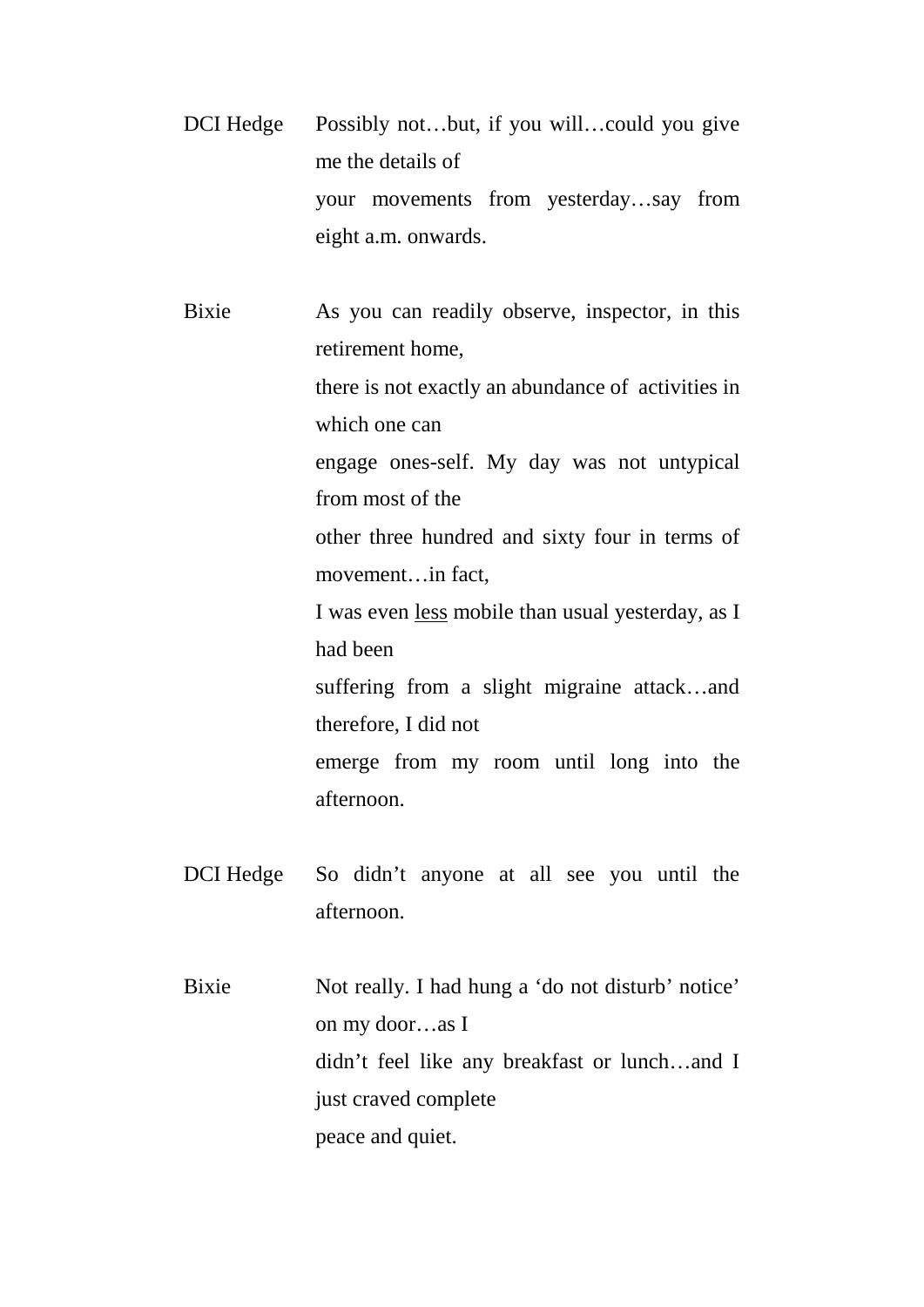- DCI Hedge And I take it, you're feeling much better today.
- Bixie Oh yes, these things are a curse…but they usually incapacitate me for only a day at a time.
- DCI Hedge Let's get this straight, madam. You're saying that you have no witnesses to your movements yesterday…but that you at no time left these premises.
- Bixie That's right. Somebody may have seen me…but if so, I certainly didn't see them. I was confined to my flatlet for most of the day…at least until evening. Oh hang on, though, Mr Hanson, here, saw me at least a couple of times in the morning. (then looking over to the decrepit looking Mr Hanson and raising her voice)…You saw me yesterday, didn't you Henry? I bumped into your two or three times during the day.
- Henry (getting up and walking towards the door) Oh yes. I saw you all right…yesterday…quite a few times.
- DCI Hedge (writing in his notebook). That's very helpful, sir. You saw Mrs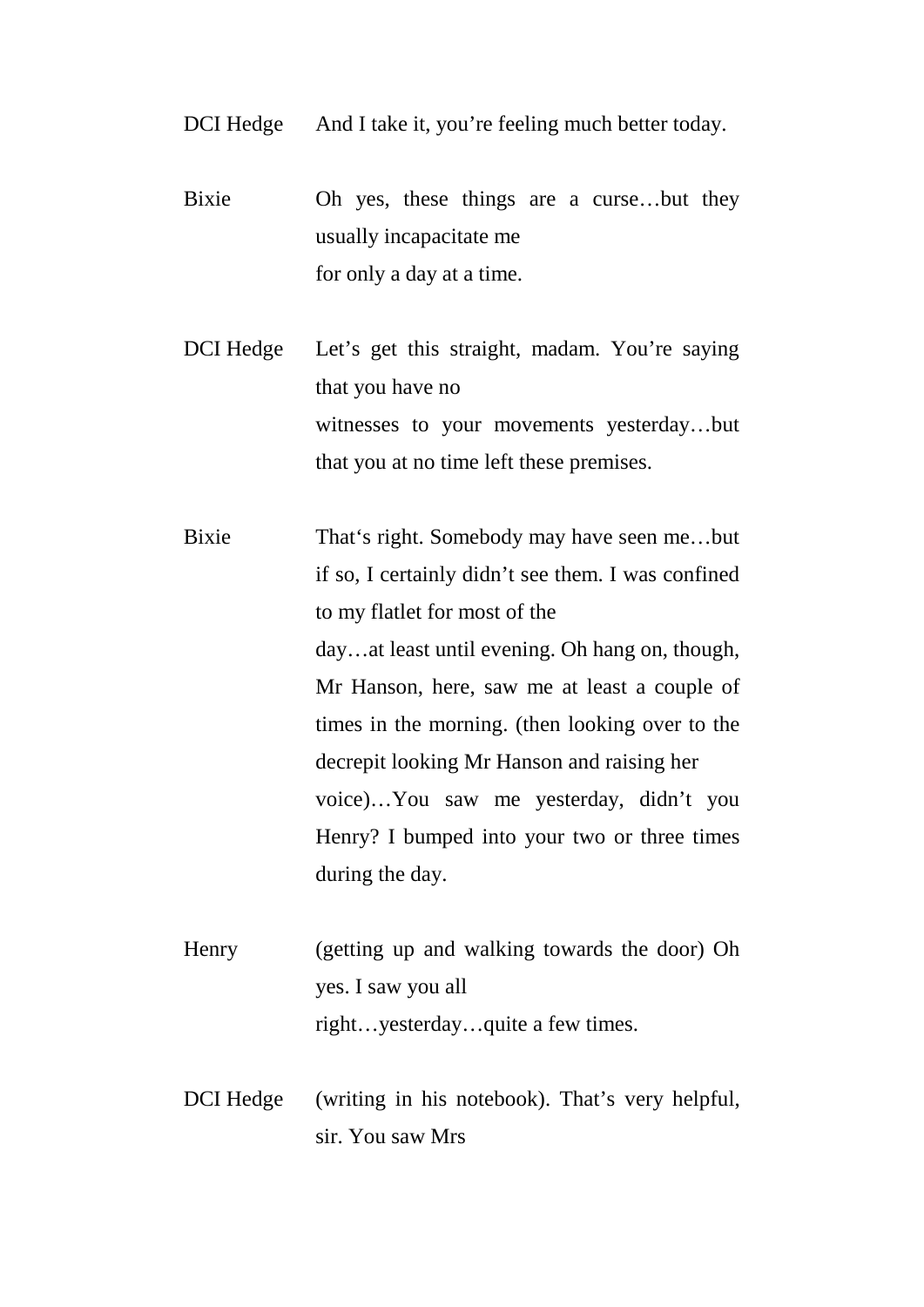Sayers several times yesterday. Did you see if she went out at all?

- Henry Oh no, she never goes out. None of us go out. DCI Edge Thank you, sir. By the way, could I make a note of your first name? Henry Yes, it's Henry, Henry Hanson. DCI Hedge Jolly good. (patronisingly) Now I'll bet you've 'done your bit' in your time, eh sir? Henry Done my bit? I'm still an active serviceman. I've just come back from Gallipoli…fighting with the Anzacs against 'Johnny Turk'. DCI Hedge That's most interesting, sir. (Then looking wryly askance at Bixie) However it might set some question against your voracity as a witness in this case. Henry (To Bixie) Is he on our side? Bixie Yes, Henry....He's a policeman.
- Henry A policeman...well where's his uniform, then?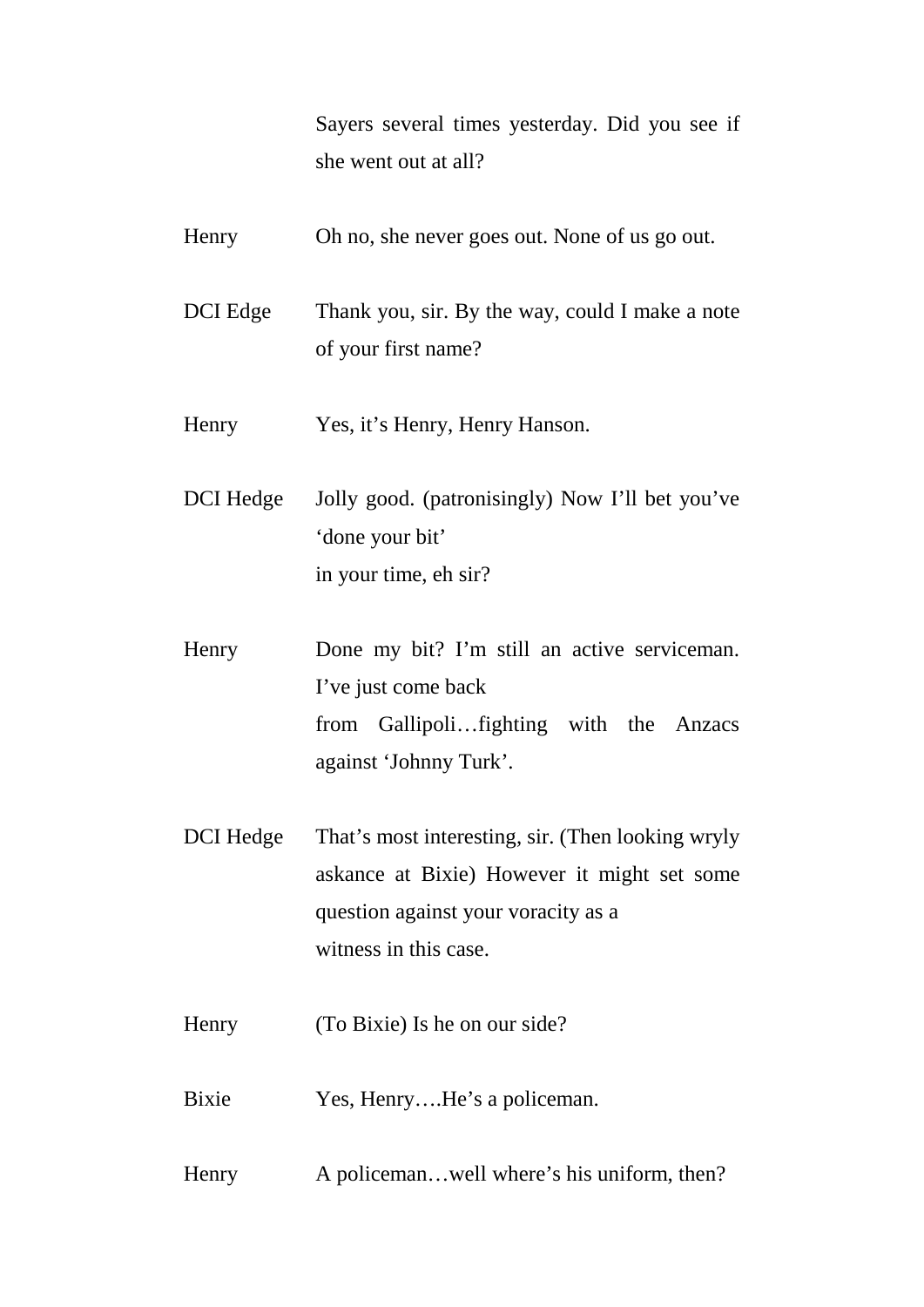| Bixie        | He doesn't have one. He's in plain clothes.                                                                                                                   |
|--------------|---------------------------------------------------------------------------------------------------------------------------------------------------------------|
| Henry        | Plain clothes. No uniformHe should be put on<br>a charge.                                                                                                     |
| <b>Bixie</b> | Yes HenryWe'll see to it. Now off you go.                                                                                                                     |
|              | (Henry leaves through the main entrance)                                                                                                                      |
| DCI Hedge    | Oh, I nearly forgot, maamwhen did you last<br>contact major<br>Sayers.                                                                                        |
| <b>Bixie</b> | I spoke with him on Friday evening at about<br>seven thirty. His voice already sounded slurred.<br>He's been a slave to alcohol for some<br>time, I'm afraid. |
| DCI Hedge    | (turning to Ken) I'd better have a word with                                                                                                                  |

you, sir. Could you tell me your name?

- Ken I'm Ken Payne. Auntie Bixie's nephew. I'm just down here for the day. I'll be travelling back to my home in Lingfield later on.
- DCI Hedge Can you account for your movements yesterday?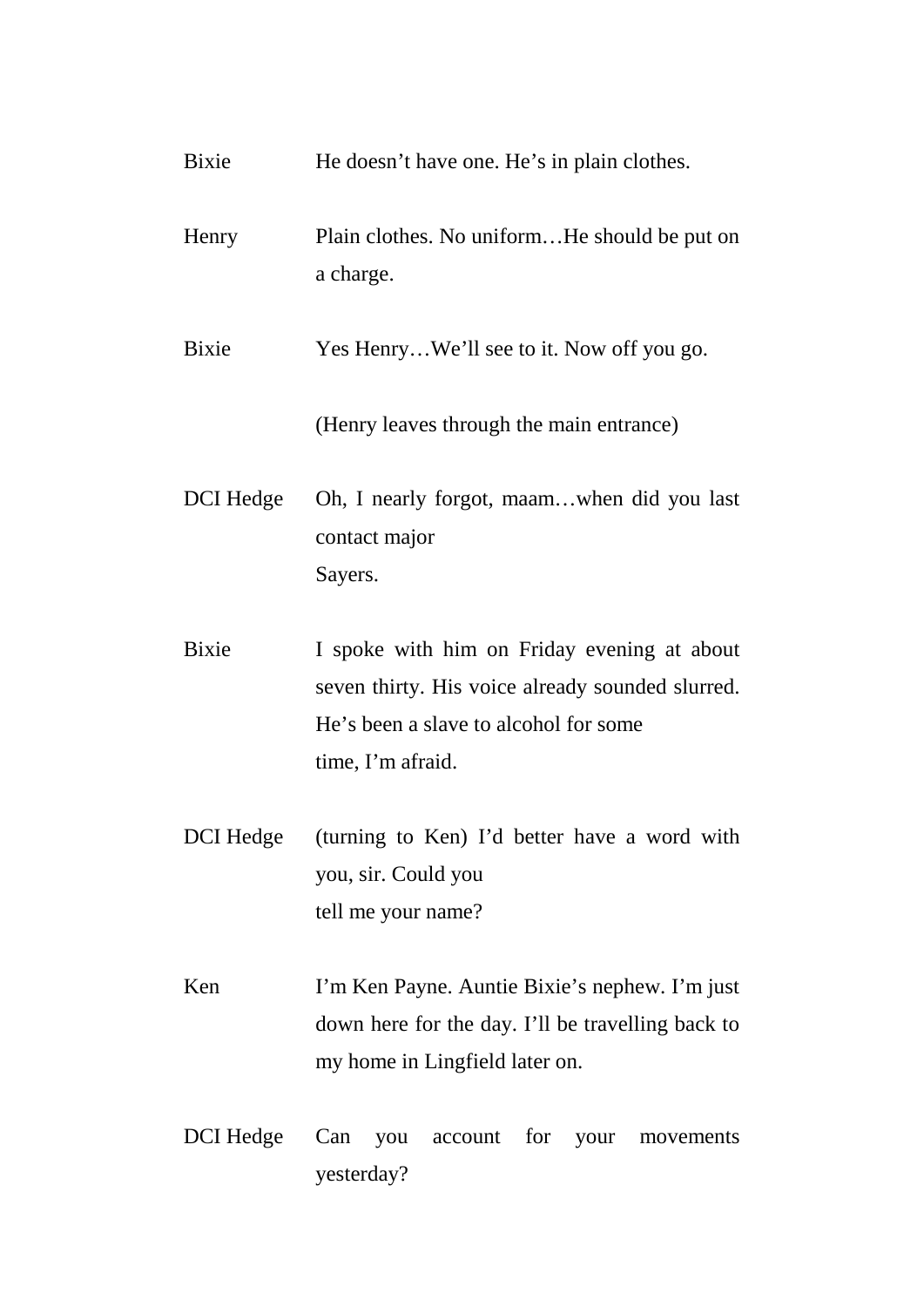| Ken          | Ermlet me seeSaturdaywhat was I<br>doing?It was a sort of<br>lazy day really.                         |
|--------------|-------------------------------------------------------------------------------------------------------|
| <b>Bixie</b> | That would be completely in character with his<br>usual utterly<br>inactive routine, inspector.       |
| Ken          | (protesting) I was re-charging my batteries.                                                          |
| Bixie        | But doesn't the engine have to at least be<br>running for that?                                       |
| Ken          | All right inspectorI watched T.V. for a while.<br>Phoned up the<br>bookie's. Watched the horse racing |
| DCI Hedge    | On T.V.?                                                                                              |
| Ken          | Yeson T.Vat homeOpened a few<br>bottlesquite a<br>fewand then later on, I went to the pub.            |
| DCI Hedge    | Not by motorised conveyance, I trust. At what<br>time would that be, sir?                             |
| Ken          | Oohabout eight o'clock I should reckon.                                                               |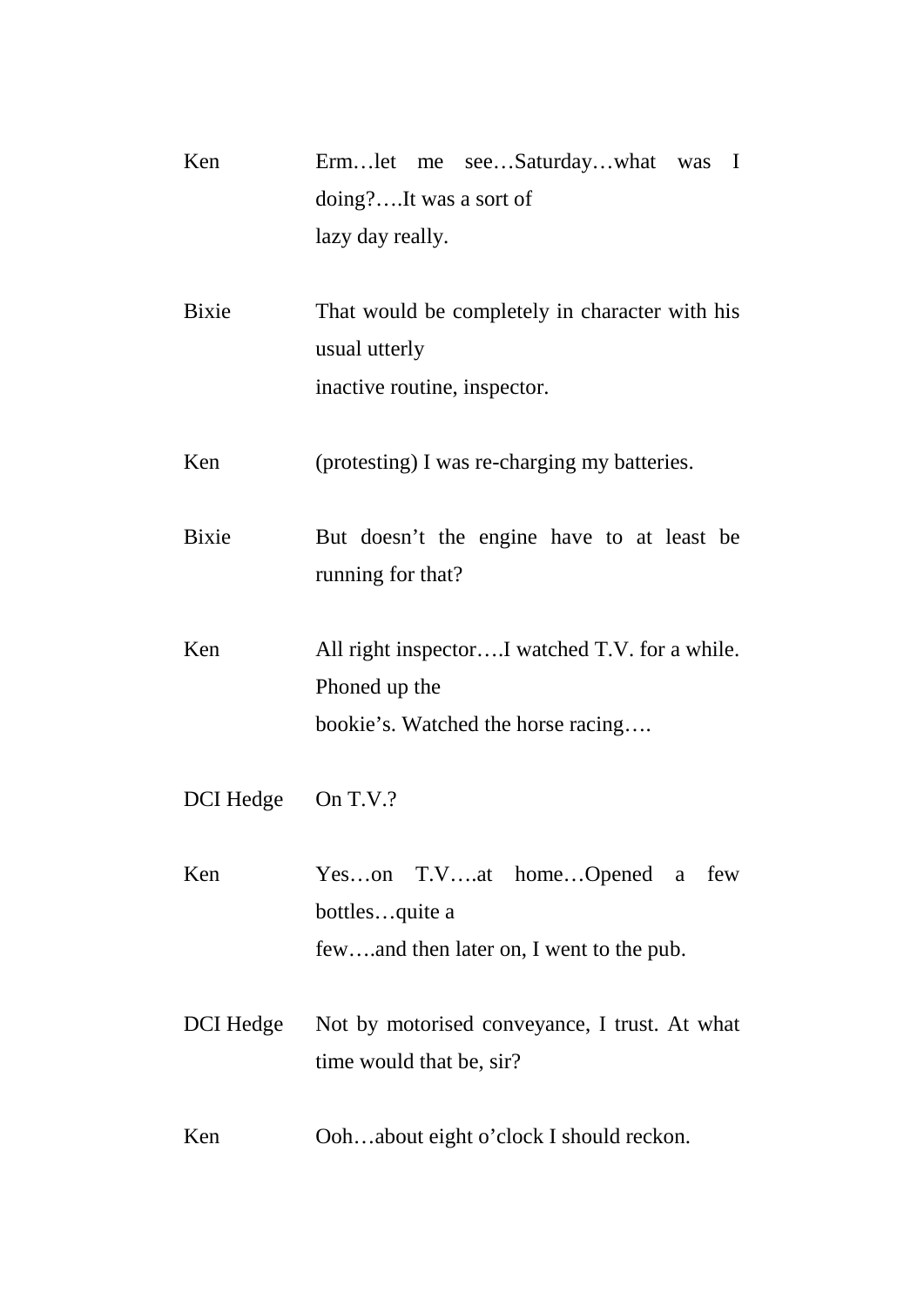- DCI Hedge So there's no one really who could substantiate all of this, eh.
- Ken Er...afraid not, inspector...well not until I got to the pub… …otherwise, I was indoors for most of the day.
- DCI Hedge I'm afraid that doesn't help very much. As you say sir, a sort of lazy day.
- Bixie I'm afraid so, inspector. My nephew found himself at a loose end some fifteen years ago….and there he's remained ever since.
- DCI Hedge Well, We'll leave it at that for the moment. Perhaps you can have another think about it…as it would be very helpful if you could come up with at least one witness for yesterday…particularly to cover the hours of seven thirty a.m. to say around three o'clock in the afternoon.
- Ken O.K. inspector. I'll give it some thought.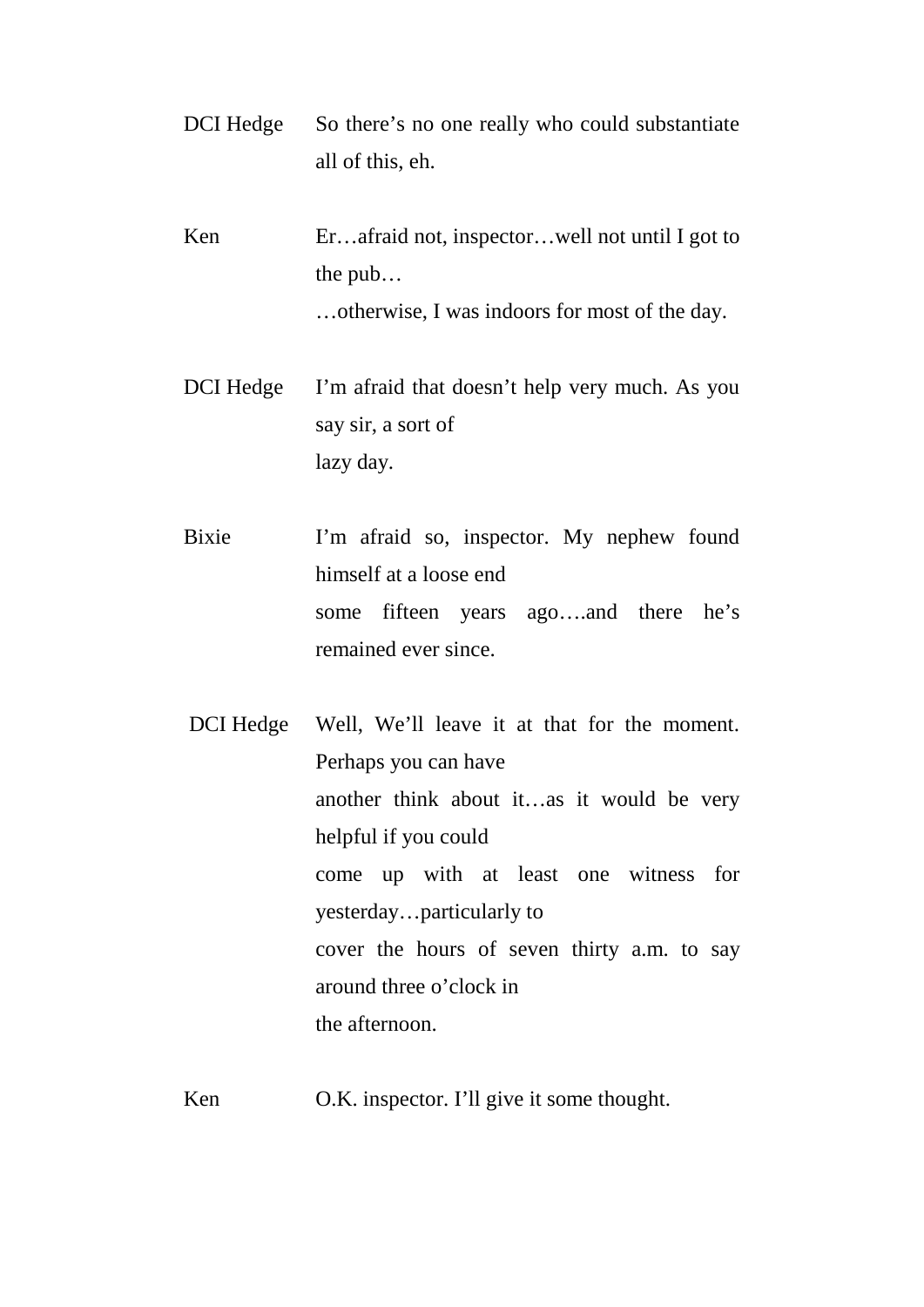- DCI Hedge And you'd better let me know the name of your bookmakers… I'll turn to you then, miss….
- Sylvia (correcting) It's Mrs…though I've been divorced now... for the last four years….Mrs Sylvia……(waits while DCI Edge writes in his notebook)
- DCI Hedge Yes?
- Sylvia Tanner.

Ken (jokes) That's about all she's worth.

- DCI Edge (scornfully) Thank you sir.
- Sylvia It's all right, I can fully explain my movements yesterday. I got up early as I was especially keen to see the film matinee that was being shown at the Odeon Cinema in Oxted Village. They were re-showing two old films there…One was 'Carousel'. I love that film. I paid for one single ticket and watched both films right through. It was on a double bill with 'Brief Encounter'. I was in the cinema from eight thirty until about twelve thirty. I then went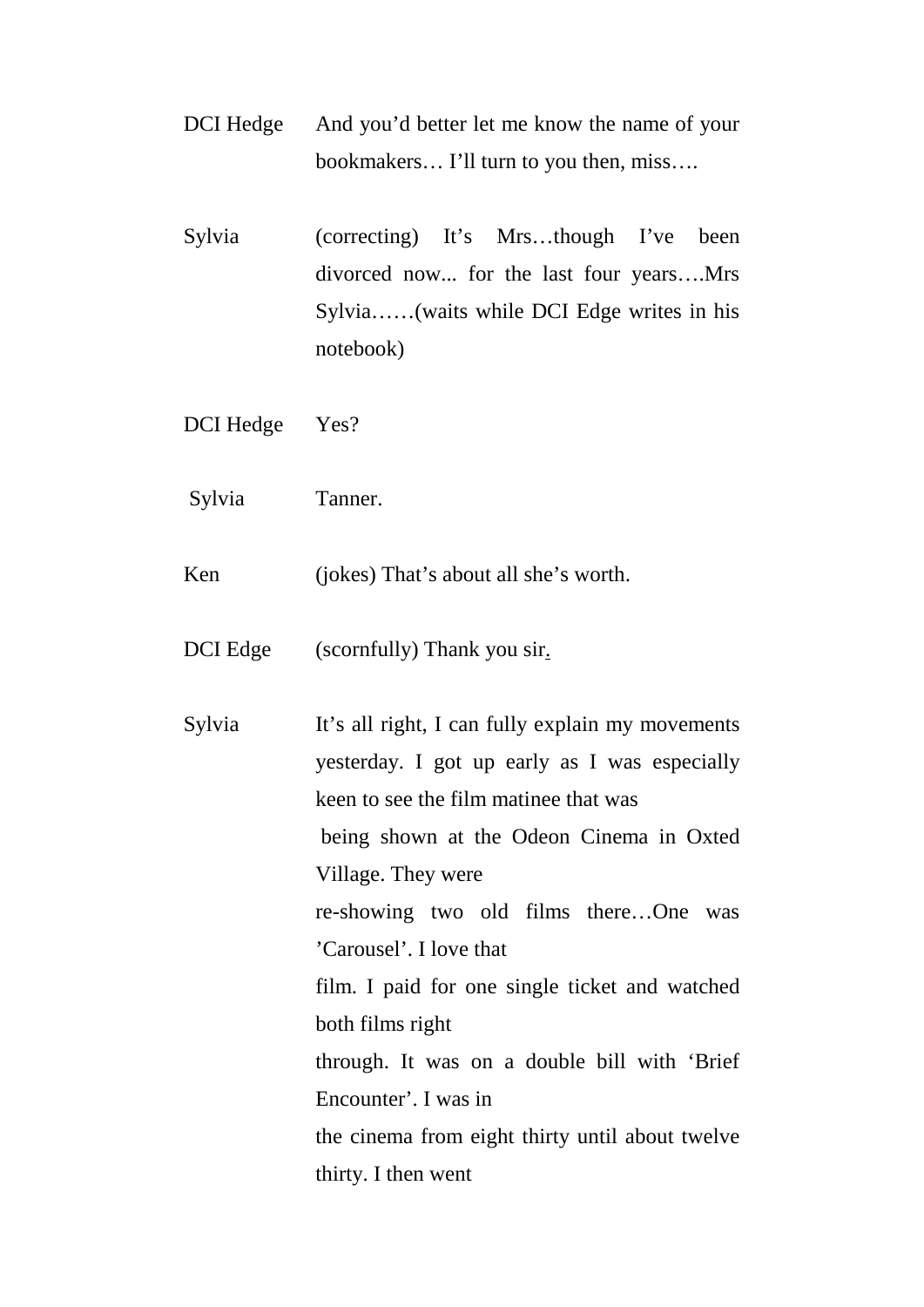to the café to have a spot of lunch before taking a trip to the zoo…and once there, I walked around for a couple of hours before returning home. I still have the tickets on me... if you wish to see them, inspector…. That's for the cinema, the café…and the zoo.

DCI Hedge Yes, I would like to see those receipts if you don't mind. (These are duly handed over by Sylvia)…Ah thank you very much Mrs Tanner…They appear to be in order. You won't mind if I just hang on to these for the time being.

- Sylvia No, of course not inspector. (Hedge puts the receipts into his pocket).
- DCI Hedge Thank you maam. Now there's just one thing I wish you to clarify before I depart. This concerns the late major's legacy. Perhaps I could put it to you all together…Might any of you have had suspicions…or even doubts about the major's intentions?….as we have stumbled upon a rather scrappy document, hand written… which indicates a surprising change of beneficiary.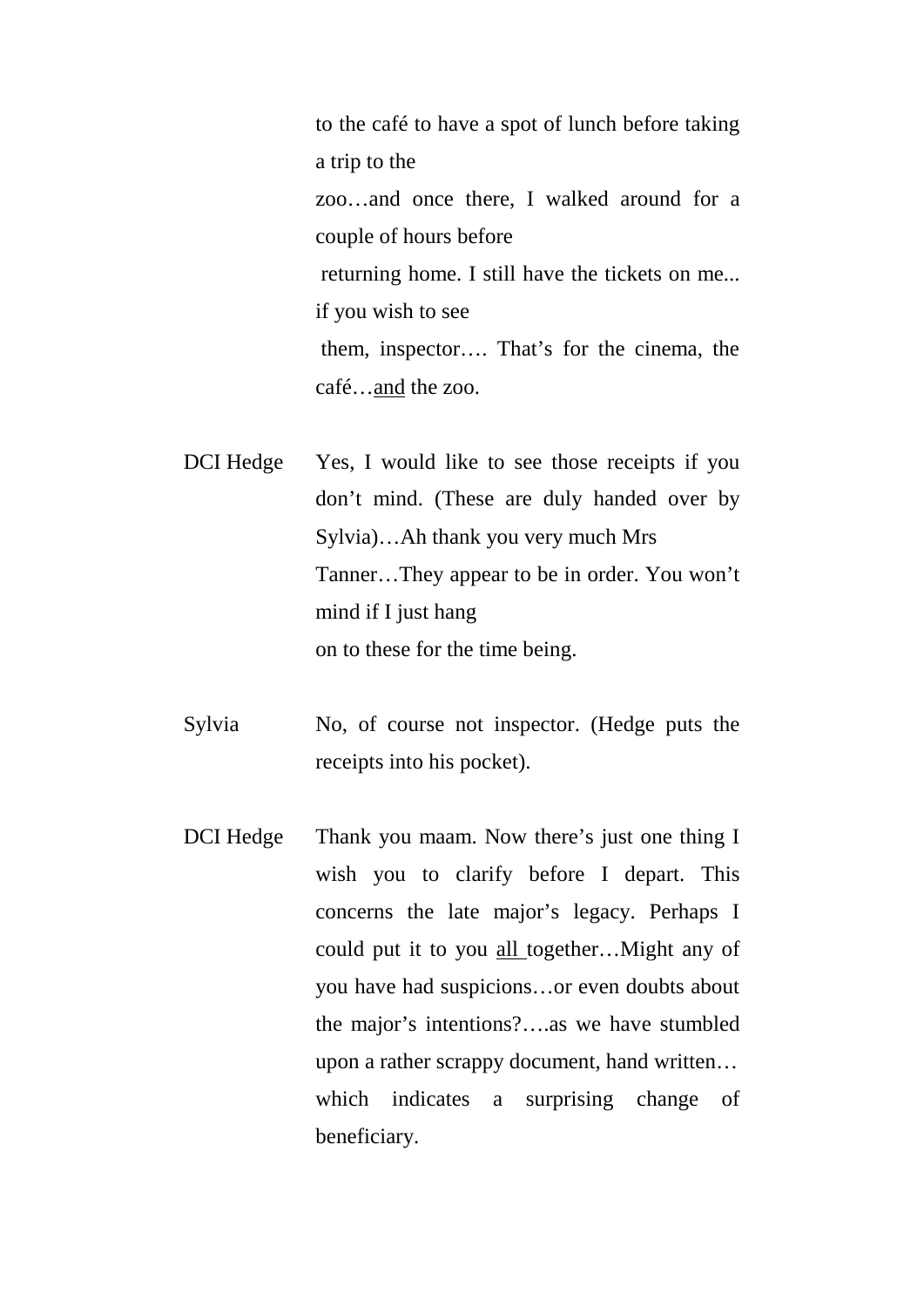- Sylvia I thought that the three of us were the sole beneficiaries. Isn't that still the case, inspector?
- DCI Hedge Well, possibly…as there does seem to be serious doubt about the authenticity of this document.
- Bixie May I politely enquire whether this new document still shows us as being still entitled….to anything at all?
- DCI Hedge Erm….well, frankly…it doesn't. (gasps and rejections of the statement from all three) But like I say, this will all have to checked out, given the circumstances, before any disposal of land, property or capital is made over.
- Bixie I can't believe the major has done this. I detect a whiff of foul play in the air.
- DCI Hedge Yes...we're making exhaustive enquiries into this.
- Sylvia That damned housekeeper.
- DCI Hedge But what I'd really like to know is, whether in the last few days,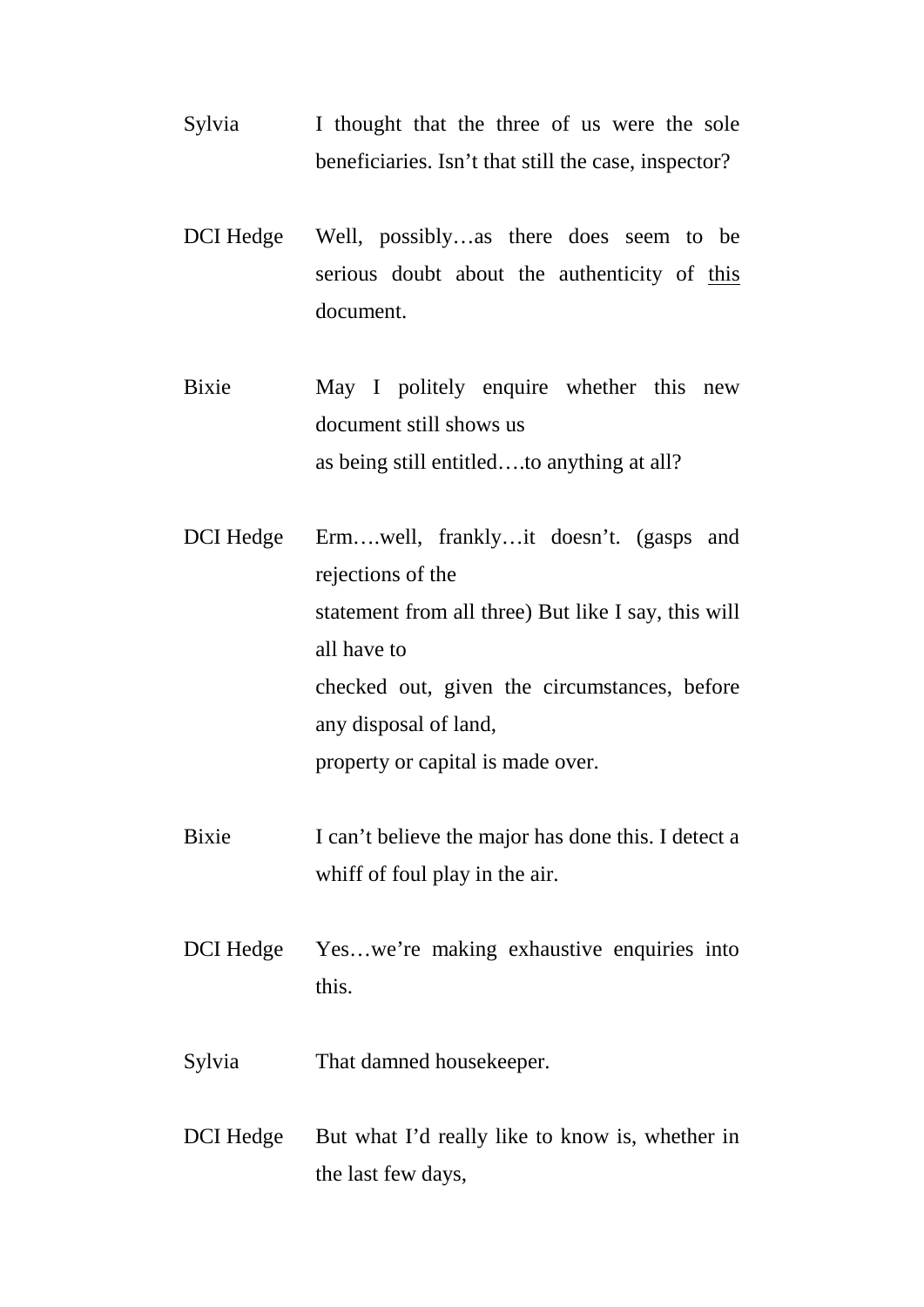the major was in his usual, I assume normal, state of mind?

Bixie I speak with Major Ian on a regular weekly basis. Mostly, I admit, to discuss business and domestic matters rather than to exchange pleasantries. On the basis of these brief exchanges, I had no reason to place any doubts about his mental state…

DCI Hedge His faculties were unimpaired?

Bixie Undoubtedly….and I must say, I'd like to express great surprise over the new legacy details that have emerged…as I had been lead to believe that there had been a long standing arrangement to retain the original details intact.

DCI Hedge Not according to this document,

Bixie Without being privy to that obviously criminally bogus document that you are holding, inspector…perhaps I might pre-empt your further enquiries by throwing in the name of Mrs Emelia Mehmet,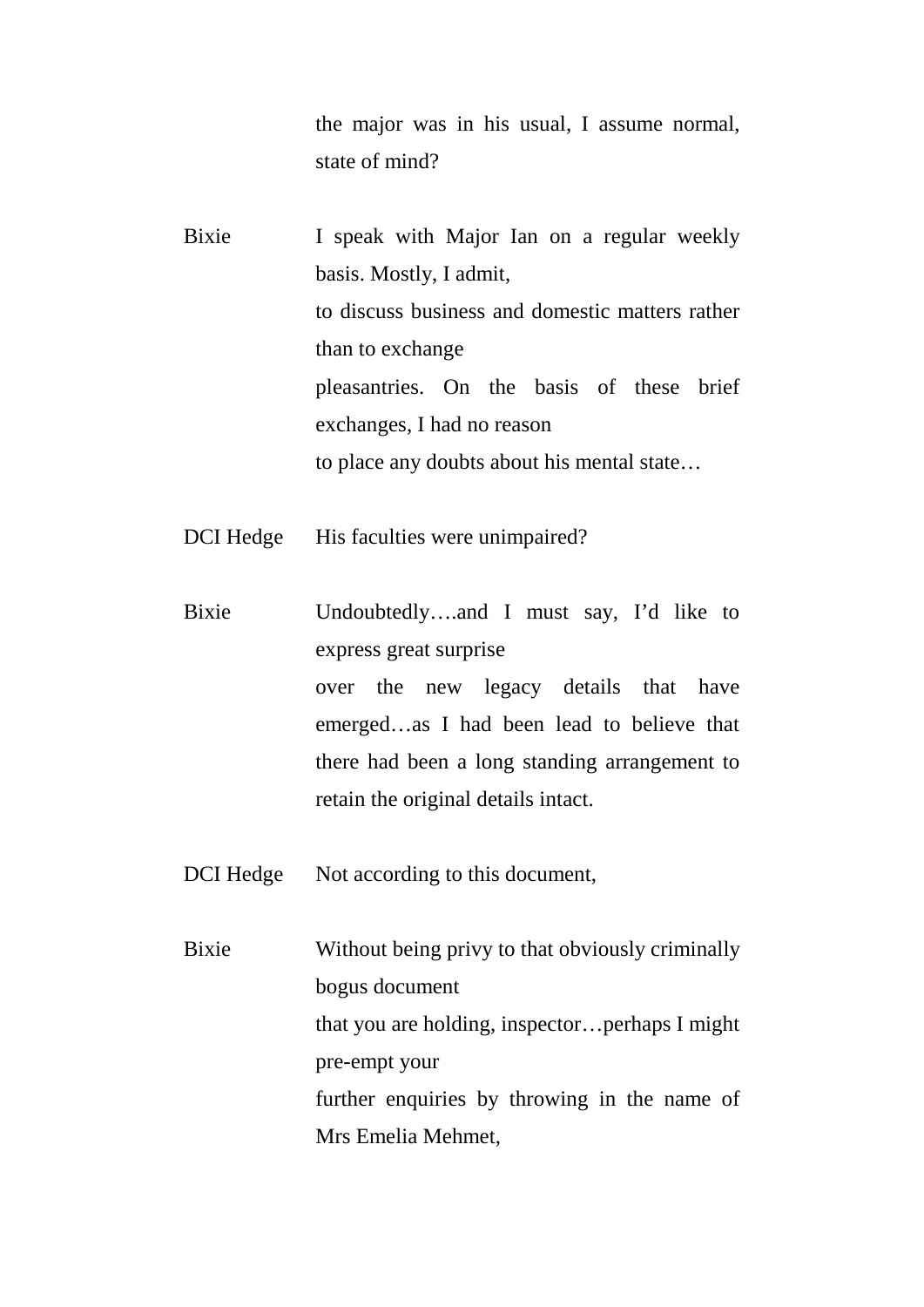an illiterate Turkish lady who happens to be my brother in law's housekeeper. I feel it's very likely that she will be able to 'help with your enquiries' over this matter.

DCI Hedge We are aware of this person.

 Bixie She has long felt that her temporary stint of residential caring should be more than generously rewarded by some lasting financial compensation. Clearly, she has devised a poorly disguised item of fraud to further her prospects.

- DCI Hedge Quite frankly, we've been trying to get hold of her since yesterday…but without any success. You wouldn't happen toknow where we might locate her.
- Bixie I understand that Mrs Mehmet left the house on Friday Night. I can only imagine that she is visiting her only known relatives in Worthing, I believe. I'm sorry but I don't have the precise address.
- DCI Hedge Well, we'll keep on trying…but, if in the meantime, you hear of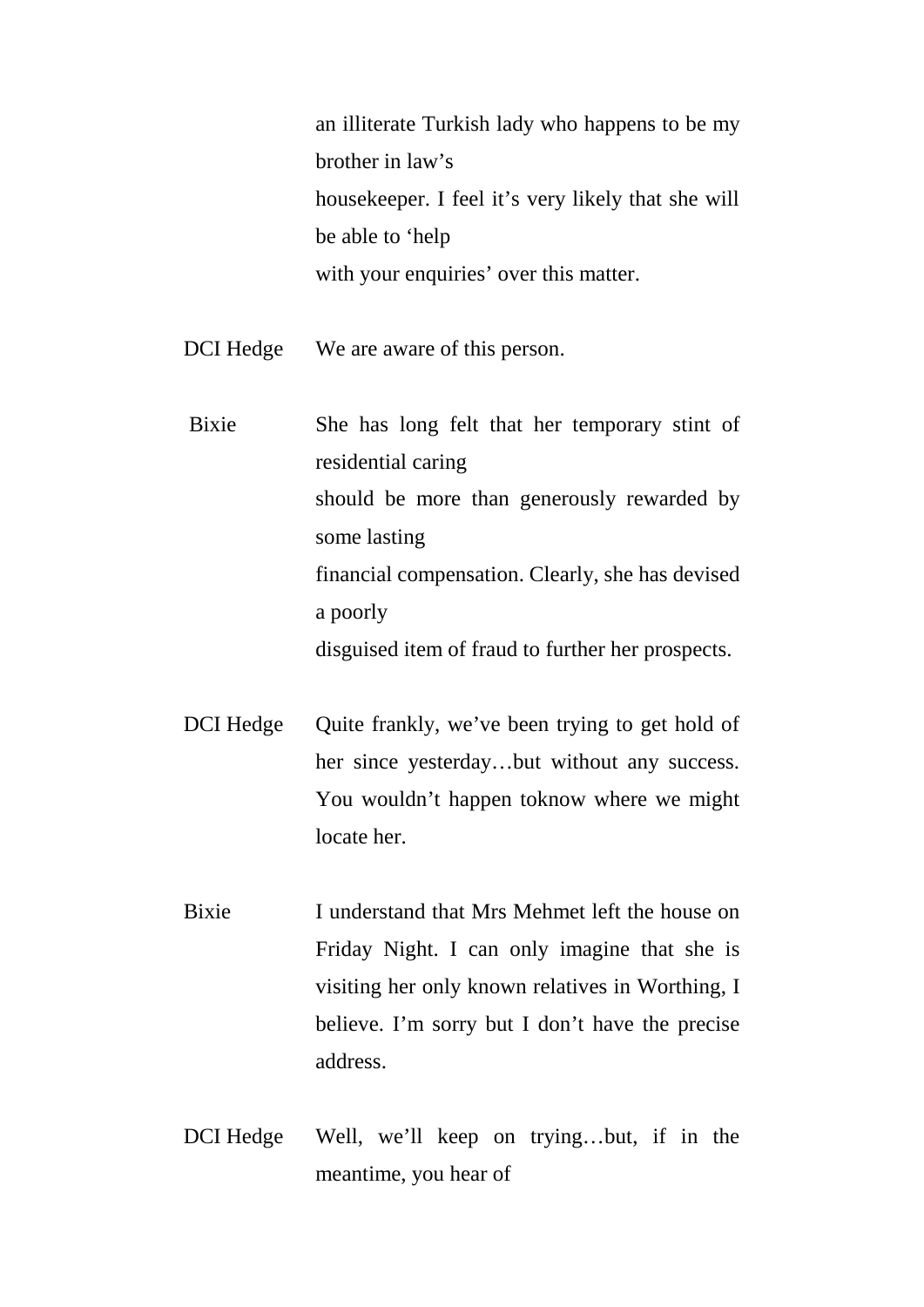anything that could help us to locate her, I'd be obliged to hear from you.

Bixie Certainly, inspector.

DCI Hedge That will be all for now.. but, of course I will doubtless be wanting to speak to all of you again very shortly. Please liaise with me if any of you are likely to away for any time in the next few weeks.

Bixie We all live within a thirty mile radius…and we can all be contacted easily by phone. There should be no problems. Well, good day, inspector.

DCI Hedge Thank you everybody. I expect I'll be in touch again soon. Goodbye then.

Bixie (and Ken and Sylvia) Goodbye.

(DCI Hedge leaves through the main entrance)

Sylvia Oh I think this whole thing is horrible. To think we're caught up in such a shameful, sordid episode.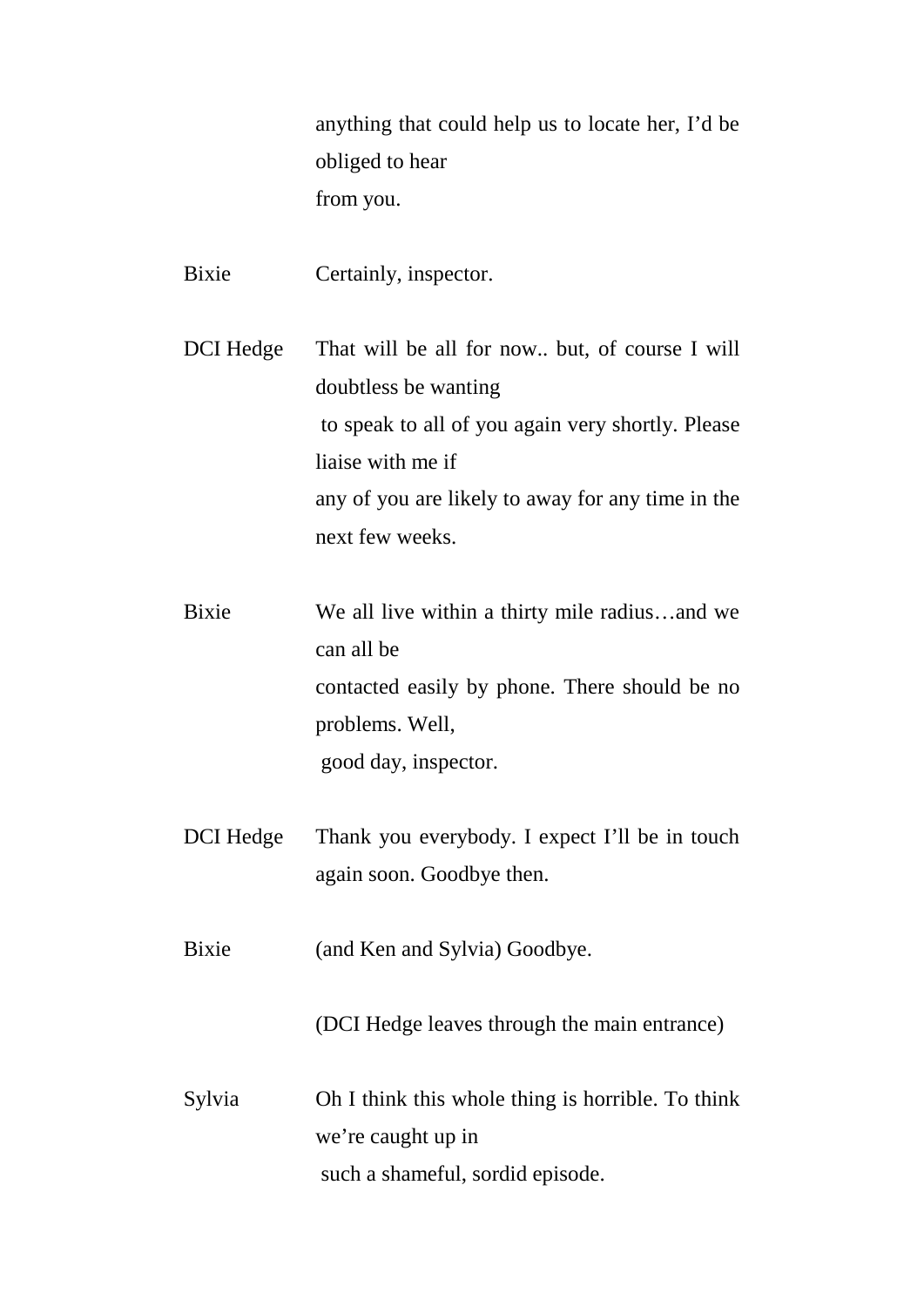| Bixie        | Like it or not, we've got to accept the fact that<br>we <u>are</u> involved<br>and bearing in mind the inspector's remarks, I |
|--------------|-------------------------------------------------------------------------------------------------------------------------------|
|              | think we should all                                                                                                           |
|              | consider ourselves to be suspects.                                                                                            |
|              |                                                                                                                               |
| Sylvia       | Auntie, you're not serious. Look at ushow                                                                                     |
|              | could anyone think                                                                                                            |
|              | we could be lawless gunslingers?                                                                                              |
|              |                                                                                                                               |
| <b>Bixie</b> | Not by our physical appearance, perhapsbut                                                                                    |
|              | from my                                                                                                                       |
|              | perspective, the interchange witnessed with                                                                                   |
|              | Inspector Hedge might suggest that at least one                                                                               |
|              | of you has been lying about your                                                                                              |
|              | movements, yesterday.                                                                                                         |
| Sylvia       | That's most disloyal of you, auntie. Kenny and I                                                                              |
|              | told the                                                                                                                      |
|              | truthand we don't doubt that you did too.                                                                                     |
|              |                                                                                                                               |
| <b>Bixie</b> | Forgive me for being so bluntbut I am                                                                                         |
|              | compelled to say that I                                                                                                       |
|              | believe that both you and Kenneth were being                                                                                  |
|              | completely                                                                                                                    |
|              | <u>untruthful</u> .                                                                                                           |
|              |                                                                                                                               |

(both Ken and Sylvia protest indignantly)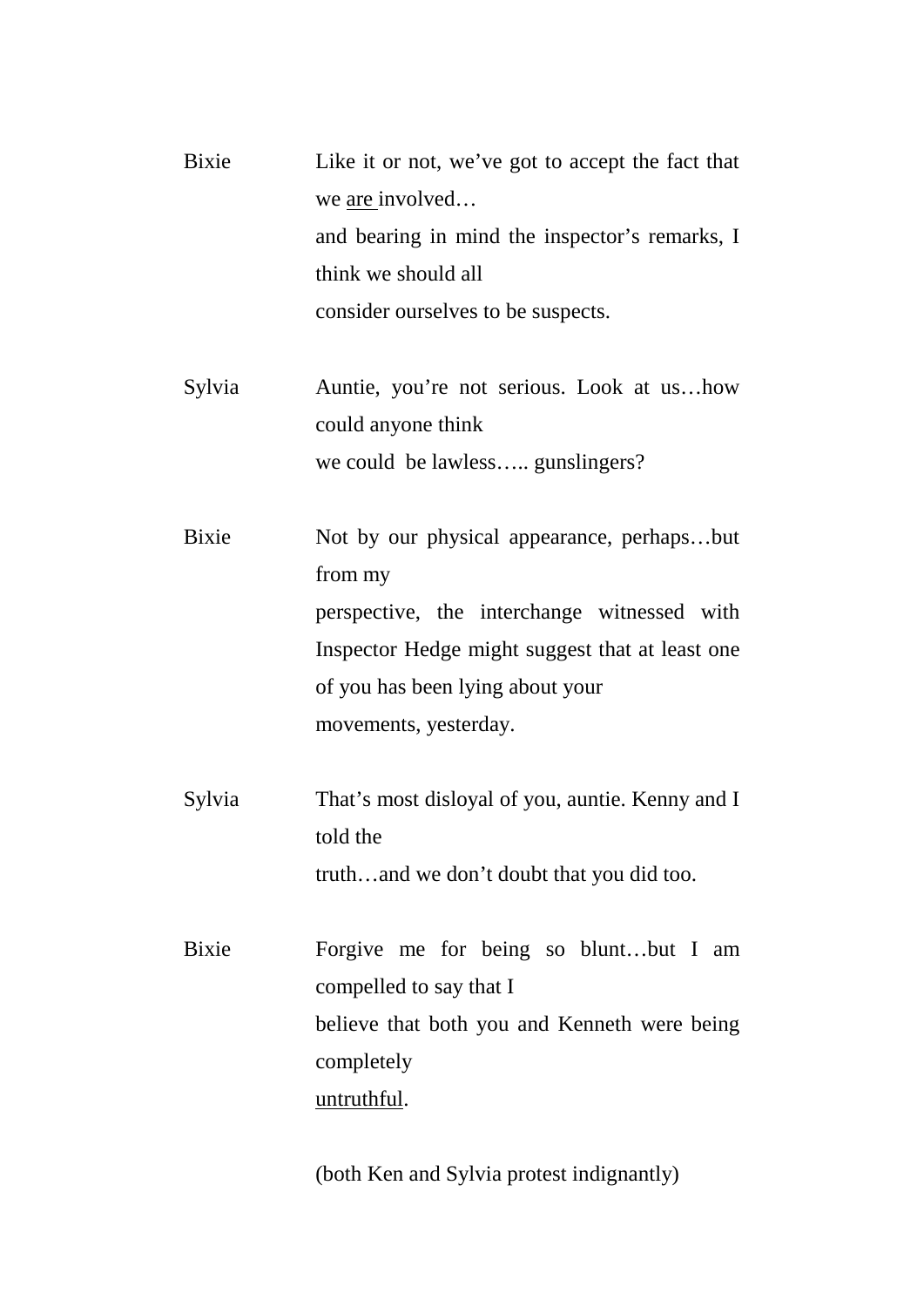- Sylvia Come on then, let's have it…what vital clues have we senselessly let slip?….that our police inspector failed to identify.
- Bixie Well, to begin with Sylvia dear, I think your story is just a little too pat. Your whole day was neatly covered by official documentation….wasn't it?…and all reflecting your stated whereabouts: Ticket for the cinema, ticket for the zoo, receipt for your meal…Who would expect to horde such litter and keep it amalgamated so neatly on their person. Sylvia, I must ask you directly, were you at the Odeon yesterday?
- Sylvia Yes, of course, auntie. How could you doubt me? You could ask me anything about the films.
- Bixie When you've seen those films over a dozen times? You know them word for word. You could play a part in either of them!
- Sylvia It's all perfectly straightforward. I went to the Odeon. I saw the films…and then I went on to the Tip Top Cafe for my lunch. What more can I say?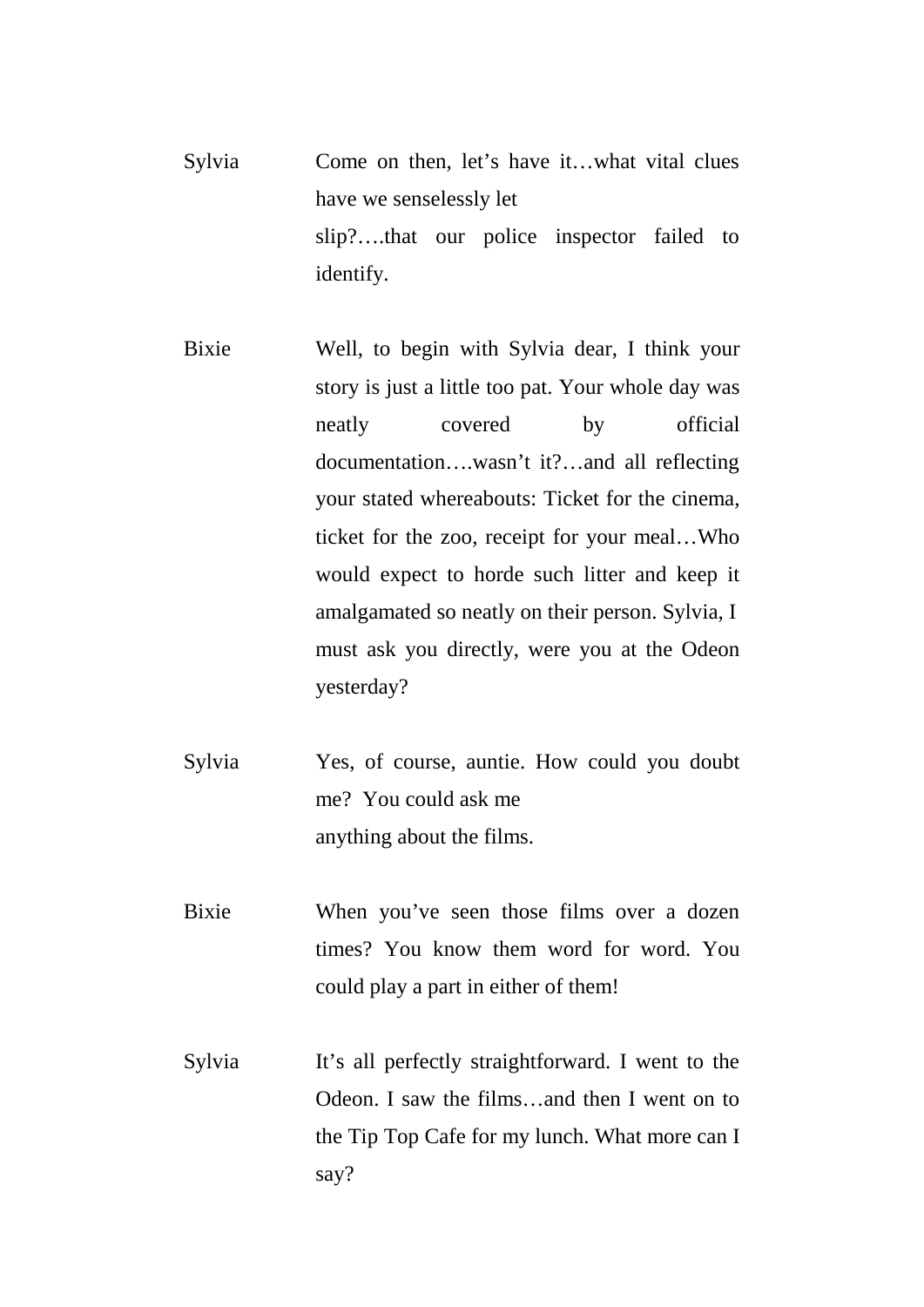- Bixie Well you could colour in a bit of detail…For instance, were there many patrons there? You could give us a run-down of the audience…Young, middle aged…packed out with pensioners? What was your view from the one and nines?… Did you have the statutory fidgety woman beside you?…or was your view impeded by the over zealous actions of the courting couple in front? I'd dearly like to know.
- Sylvia Well, there was nothing extraordinary about the show. There were a fair few there. I watched both films…and it was quite enjoyable…and that's about it.
- Bixie It's odd that you completely failed to mention the evacuation of the cinema, caused by a small fire in the Projection Room.
- Silvia Oh my God…was there?….Oh yes… of course…I completely forgot about that.
- Bixie Oh dear, Sylvia…I'm afraid you fell at the first hurdle. You really Should have called my bluff….There was no fire at the Oxted Odeon